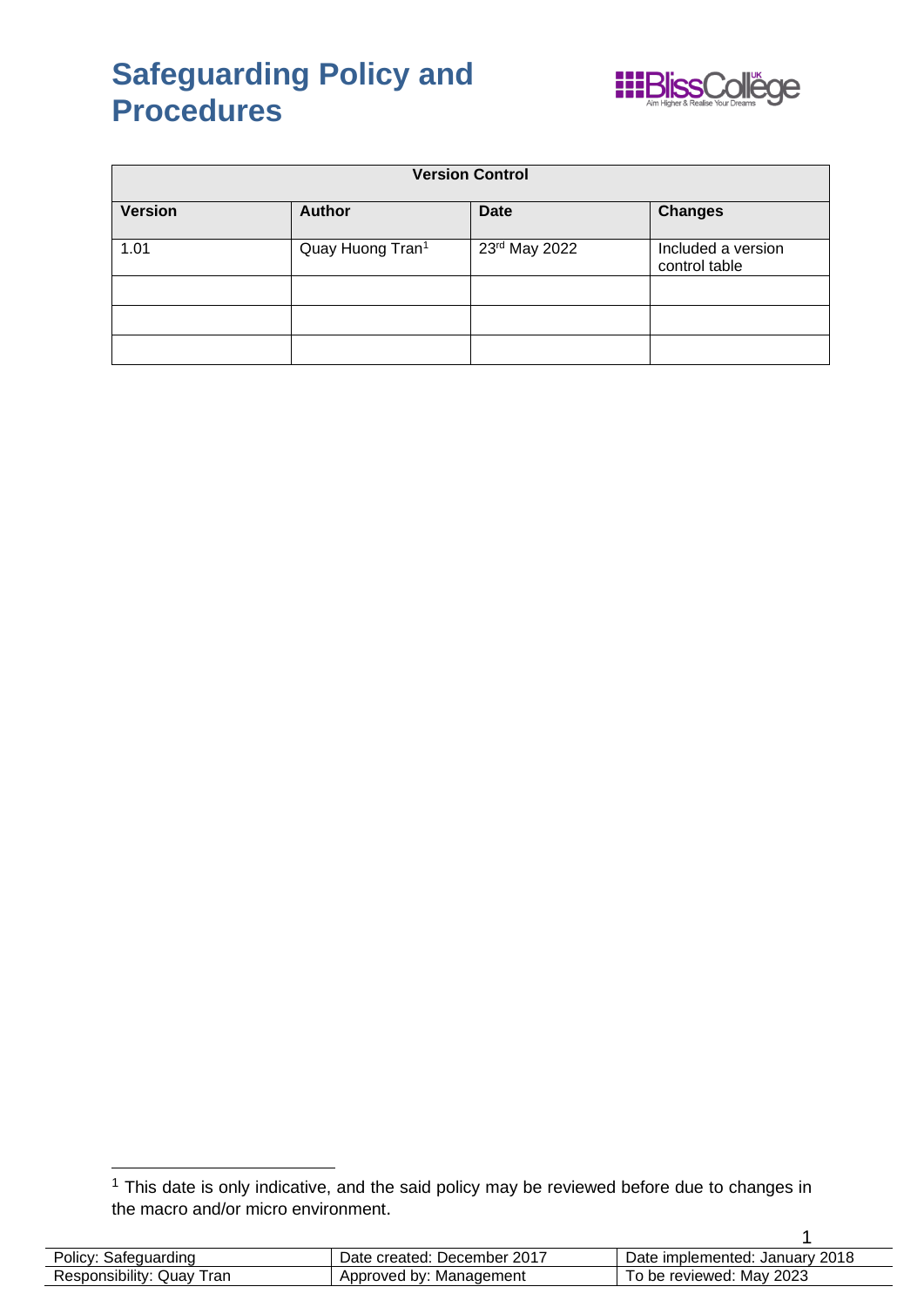

### **Table of Contents**

| Policy: Safeguarding      | Date created: December 2017 | Date implemented: January 2018 |
|---------------------------|-----------------------------|--------------------------------|
| Responsibility: Quay Tran | Approved by: Management     | To be reviewed: May 2023       |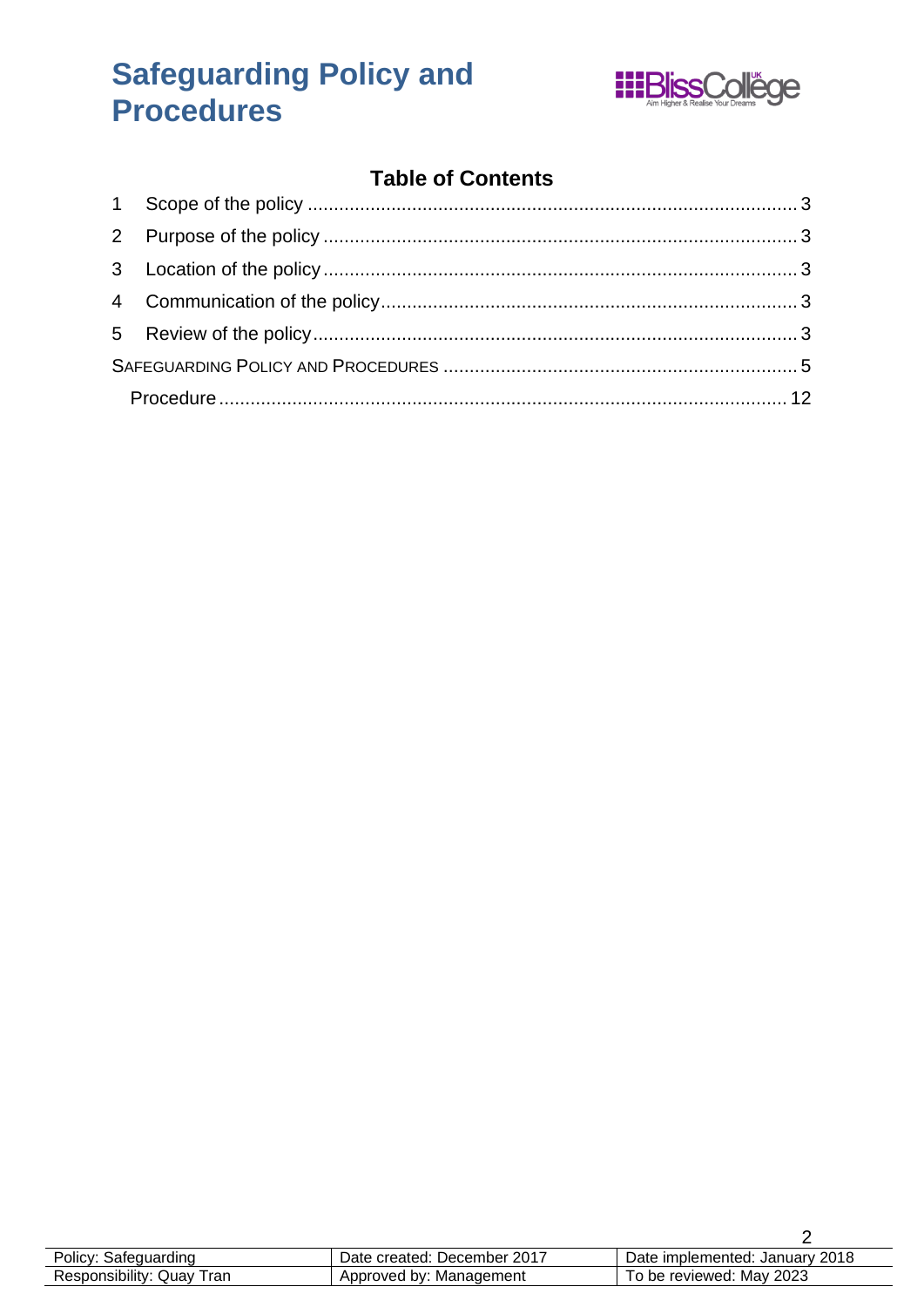

### <span id="page-2-0"></span>**1 Scope of the policy**

This policy covers the principles of course management and administrative procedures offered through Bliss College ensuring that the welfare and general interest of students are prioritized. This Policy applies to all staff (including subcontractors), academic and business support staff employed by Bliss College, temporary staff and volunteers. All have a legal responsibility to take seriously any vulnerable adult concerns that come to their attention and follow the procedures given.

Subcontractors must be informed of this Policy and deal with any concerns reported to them by contacting the Designated Person with responsibility for Vulnerable Adult Protection in Bliss College.

Students who have concerns about other students or the behaviour of adults towards them can use this policy to ensure they are taken seriously. It is not Bliss College 's responsibility to investigate abuse. Nevertheless, it has a duty to act if there is a cause for concern and to notify the appropriate agencies so that they can investigate and take any necessary action.

### <span id="page-2-1"></span>**2 Purpose of the policy**

The purpose of this policy is to implement Bliss College's commitment to develop a learning environment where all applicants and students are given the opportunity to demonstrate and realize their full potential. It aims to create and embed a culture of support and equal opportunities for students with learning difficulties and disabilities.

### <span id="page-2-2"></span>**3 Location of the policy**

You can obtain of this policy by ringing our administration team on 02085144977.

### <span id="page-2-3"></span>**4 Communication of the policy**

It's important that both personnel involved in the management, assessment and quality assurance of all programs on offer, are fully aware of the contents of the policy. A note will be provided on the Centre Accreditation Form to confirm that Centre is aware of this policy and will abide by it. There is also a note on the Student Registration Form to the same effect.

### <span id="page-2-4"></span>**5 Review of the policy**

This policy is a live document and will evolve over time. Although the review dates are scheduled above, this may change due to feedback from stakeholders, external agencies and regulatory authorities. The review of the policy will ensure that procedures continue to be consistent with the regulatory criteria and are applied properly and fairly in arriving at judgments in promoting a fair and inclusive learning and teaching environment for all.

| Policy: Safeguarding      | Date created: December 2017 | Date implemented: January 2018 |
|---------------------------|-----------------------------|--------------------------------|
| Responsibility: Quay Tran | Approved by: Management     | To be reviewed: May 2023       |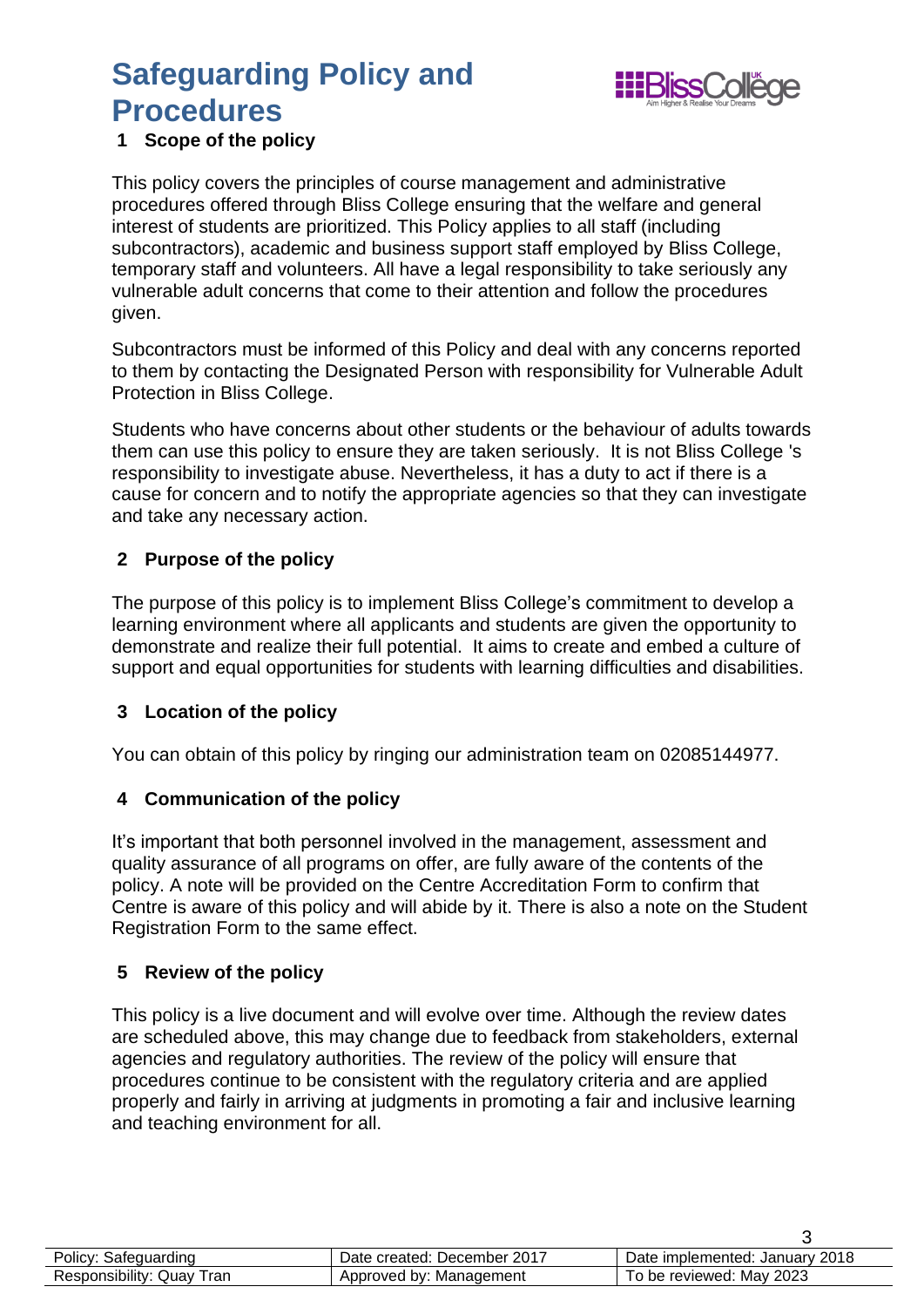

### **6 Who are we safeguarding?**

The Children Act 1989 states the legal definition of a child is a 'person under the age of 18'. *'Young person'* is not a legal term, for the purposes of the policy and procedures, a young person is someone who might not perceive themselves as a child, but who is still in the age range of the legal definition, and therefore falls within the term 'child'.

A vulnerable adult is, as defined by TPoFA, a person aged eighteen and over, 'and who requires the provision of "regulated activity"'.

"*Regulated activity*" is defined as:

- Providing health care.
- Providing personal care.
- Providing social work.
- Assisting with general household matters.
- Assisting in the conduct of a person's own affairs.
- Conveying.
- Day to day management or supervision of any person engaging in the above.

Adults are not "*vulnerable*" under the provisions of the Act because of the setting in which they receive this activity or because of their own personal characteristics or circumstances. However, Bliss College recognises that it has a more general moral duty to safeguard the well-being of someone who may be disadvantaged, particularly those who are or may be "in need of community care services by reason of mental or other disability, age or illness; and who is or may be unable to take care of him or herself, or unable to protect him or herself against significant harm or exploitation' (Department of Health, 2000).

Statutory Guidance issued under the Counterterrorism and Security Act 2015 requires educational institutions to have "*due regard to the need to prevent people from being drawn into terrorism*".

Bliss College has a duty under the Guidance to help safeguard learners from being drawn into both violent and non-violent extremism.

| Policy: Safeguarding      | Date created: December 2017 | Date implemented: January 2018 |
|---------------------------|-----------------------------|--------------------------------|
| Responsibility: Quay Tran | Approved by: Management     | To be reviewed: May 2023       |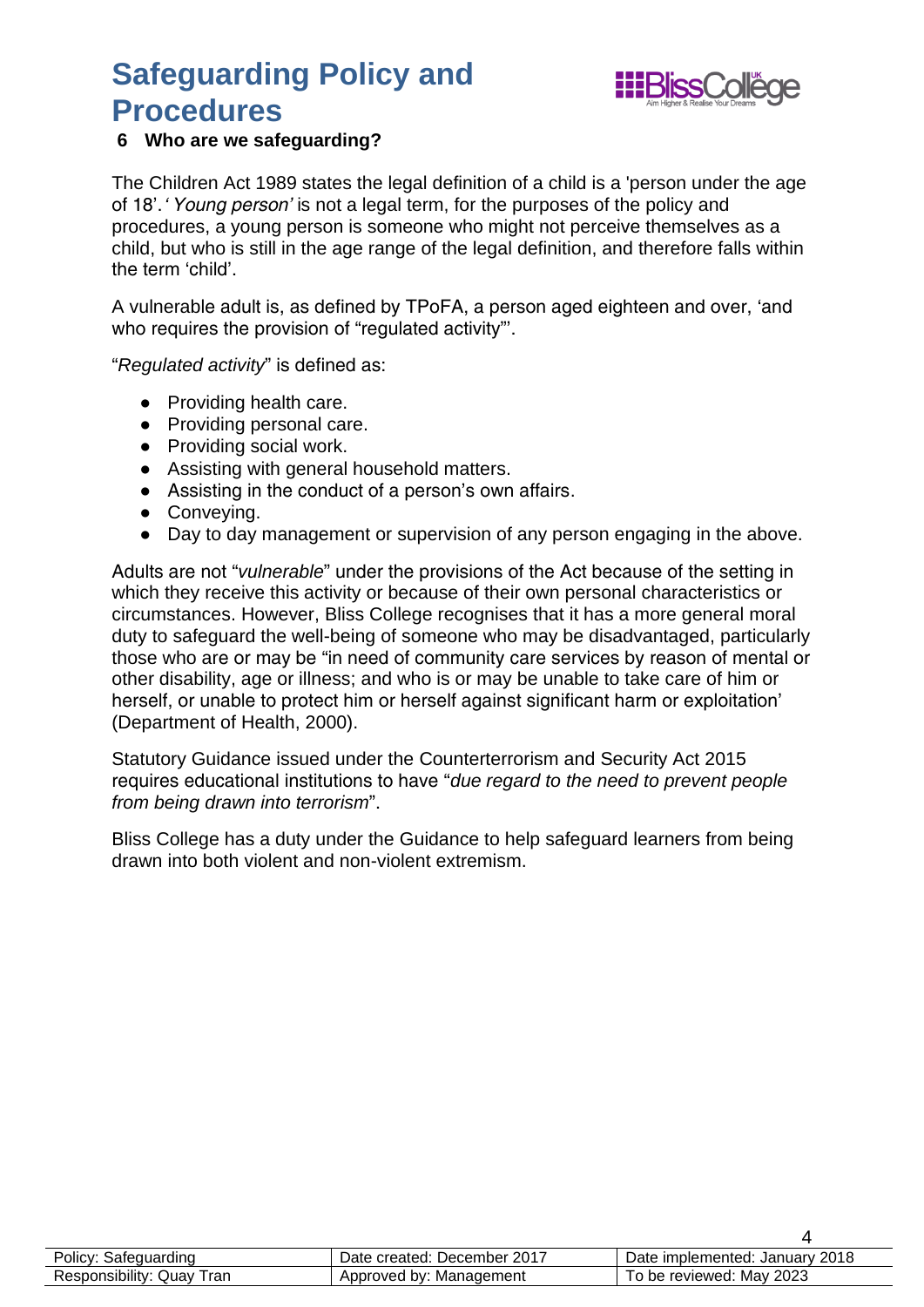

### **SAFEGUARDING POLICY AND PROCEDURES**

#### <span id="page-4-0"></span>**Introduction**

Bliss College is committed to safeguarding and promoting the welfare of children, young people and vulnerable adults, engaged in the breadth of its activities by ensuring that there are appropriate arrangements in place to enable it to discharge its duty to provide a safe and secure environment and to deal with issues concerned with suspected or reported abuse of children and vulnerable adults.

*"'Safeguarding', is the duty and responsibility that those providing an education service must carry out, to protect individuals from harm"* - Safer Practice, Safer Learning, National Institute for Adult Continuing Education (now the Learning and work Institute).

The Children Act 1989 and Joint Chief Inspectors Report on Arrangements to Safeguard Children (2002) describe safeguarding as meaning that:

*"Agencies (and organisations) working with children and young people take all reasonable measures to ensure that the risks of harm to the individual's welfare are minimised; and where there are concerns about children and young people's welfare, all agencies (and organisations) take all appropriate actions to address those concerns, working to agreed local policies and procedures, working in partnership with other local agencies."*

The Department for Education's statutory guidance, "*Keeping children safe in education*" defines safeguarding and promoting the welfare of as: protecting children from maltreatment; preventing impairment of children's health or development; ensuring that children grow up in circumstances consistent with the provision of safe and effective care; and taking action to enable all children to have the best outcomes.

The Safeguarding Vulnerable Groups Act 2006 ("SVGA") extends this legal duty to vulnerable adults. The Protection of Freedoms Act 2012 ("TPoFA") amends some of the provisions of the 2006 Act and sets.

#### **Why safeguarding is necessary.**

Bliss College has frequent contact with children through taster days (learners studying up to a level 3 qualification), summer schools, family classes, and other community learning opportunities. Bliss College currently recruits young learners between the ages of 16-18 as its core clientele for its study program.

From time to time, we also take pride in supporting vulnerable adults in their studies, not only by including courses specifically for adults with learning and other disabilities in our course offer, but by facilitating their participation in our main and community learning programmes.

Section 175 of the Education Act 2000, which reinforces the Children Act 1989, places a statutory duty on governing bodies of schools, colleges and training centres to promote the welfare and safety of children.

The Department for Education's "Keeping children safe in education" provides statutory guidance for schools and colleges.

| Policy: Safeguarding      | Date created: December 2017 | Date implemented: January 2018 |
|---------------------------|-----------------------------|--------------------------------|
| Responsibility: Quay Tran | Approved by: Management     | To be reviewed: May 2023       |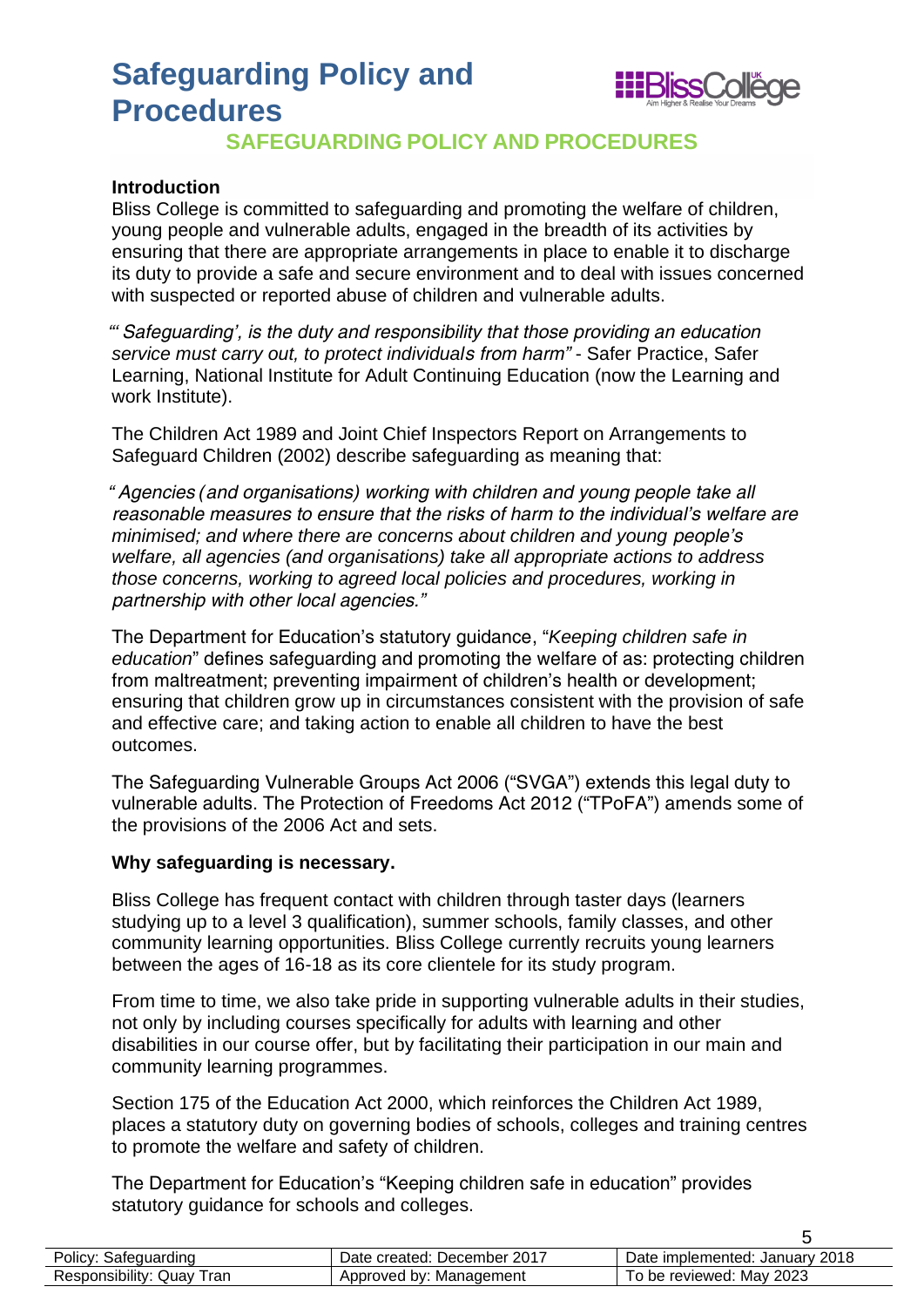

The SVGA and the Further Education (Providers of Education) (England) Regulations 2006 extend this statutory duty to vulnerable adults. The SVGA as amended by TPoFA places a legal obligation on Bliss College to ensure that every person who is engaged in Regulated Activity has been assessed using data gathered by the Disclosure and Barring Service (DBS), including relevant criminal convictions, cautions, police intelligence and other appropriate sources.

Anyone who has been barred by the Disclosure and Barring Service is not permitted to be employed in Regulated Activity. The acts also place a duty on Bliss College to make referrals to the Disclosure and Barring Service in particular circumstances.

This policy will enable Bliss College to demonstrate its commitment to keeping adults safe, including the vulnerable with whom it works alongside. We acknowledge its duty to act appropriately to any allegations, reports or suspicions of abuse. It is important to have the policy and procedures in place so that staff, volunteers, service users and carers, and management committee can work to prevent abuse and know what to do in the event of abuse. The Policy Statement and Procedures have been drawn up in order to enable it to:

- Promote good practice and work in a way that can prevent harm, abuse and coercion occurring
- To ensure that any allegations of abuse or suspicions are dealt with appropriately and the person experiencing abuse is supported.
- And to stop that abuse occurring.

### **The Policy and Procedures is based on the following principles:**

- Empowerment People being supported and encouraged to make their own decisions and informed consent.
- Prevention It is better to take action before harm occurs.
- Proportionality The least intrusive response appropriate to the risk presented.
- Protection Support and representation for those in greatest need.
- Partnership Local solutions through services working with their communities. Communities have a part to play in preventing, detecting and reporting neglect and abuse.
- Accountability and transparency in safeguarding practice.

The Policy and Procedures also relate to the safeguarding of vulnerable adults. Vulnerable adults are defined as people:

- Aged 18 or over.
- Who are receiving or may need community care services because of learning, physical or mental disability, age, or illness.
- Who are or may be unable to take care of him or herself, or unable to protect him or herself against significant harm or exploitation. (No Secrets, Department of Health, 2000) The policy applies to all staff, including senior managers, management committee members, trustees, paid staff, volunteers, tutors, mentors, students, suppliers, funders and anyone working on behalf of Bliss College.

This policy has been established for all the above-mentioned individuals to keep safe within and outside the institution from:

| Policy: Safeguarding         | Date created: December 2017 | Date implemented: January 2018 |
|------------------------------|-----------------------------|--------------------------------|
| Responsibility: Quay<br>⊤ran | Approved by: Management     | To be reviewed: May 2023       |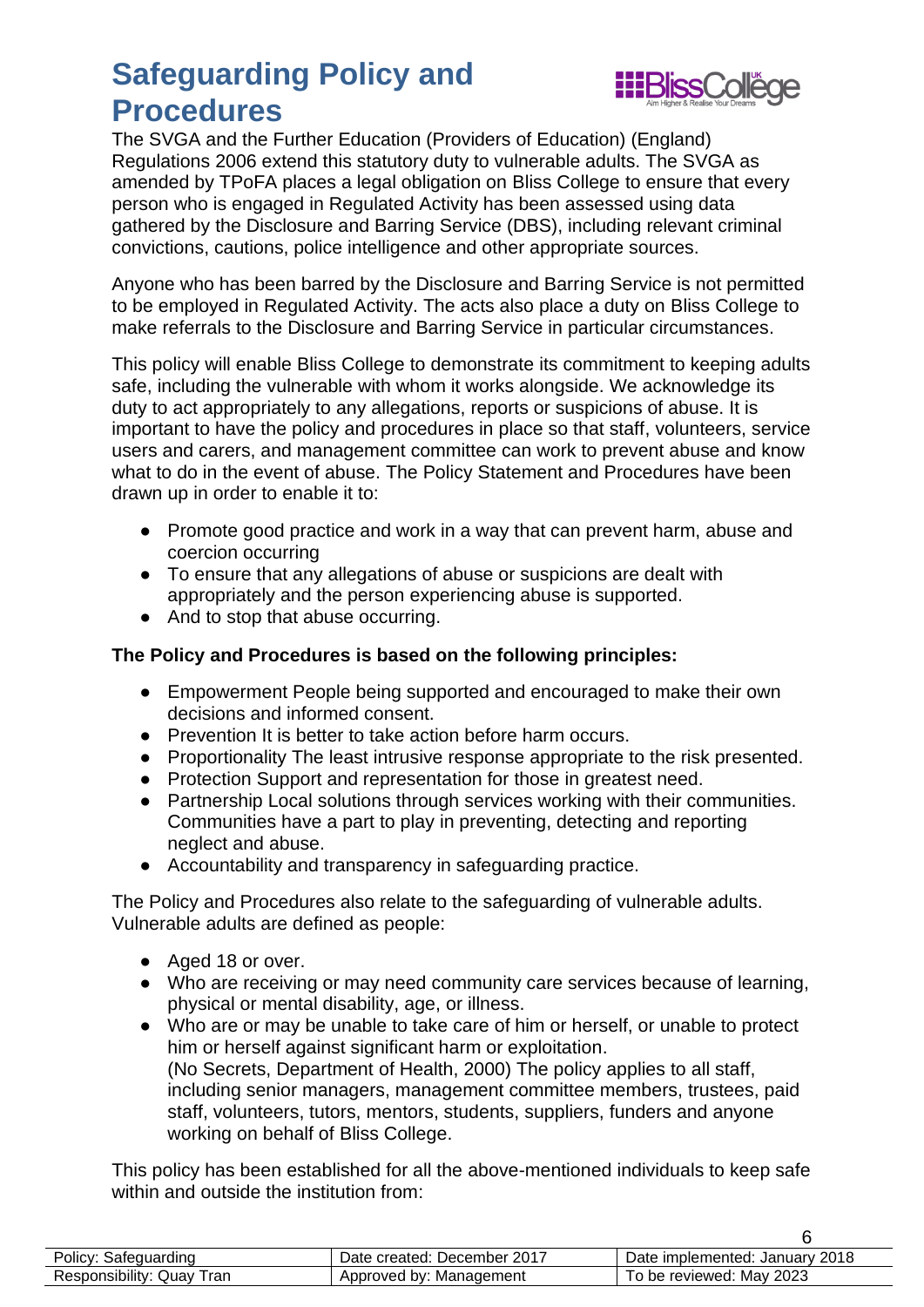

- Accidents
- Crime
- Bullying and harassment including cyber bullying
- Maltreatment
- Domestic violence and bullying
- Financial abuse
- Discrimination abuse

Abuse – there are many categories of abuse and include areas such as physical, emotional, sexual and neglect. In addition to these you must be aware of how to identify the signs of the abuse categories outlined in Keeping Children Safe in Education 2014.

In order to implement the policy, Bliss College will work:

- to promote the freedom and dignity of the person who has or is experiencing abuse.
- to promote the rights of all people to live free from abuse and coercion.
- to ensure the safety and well-being of all individuals related to Bliss College.
- to manage services in a way which promotes safety and prevents abuse.
- recruit staff and volunteers safely, ensuring all necessary checks are made.
- provide effective management for staff and volunteers through supervision, support and training.

Bliss College:

- will ensure that all staff, including senior managers, management committee members, trustees, paid staff, volunteers, tutors, mentors, students, suppliers, funders and anyone working on behalf of Bliss College are familiar with this policy and procedures.
- will act within its confidentiality policy and will usually gain permission from service users before sharing information about them with another agency.
- will pass information to Adult and Culture Services when more than one person is at risk. For example: if the concern relates to a worker, volunteer or organization who provides a service to vulnerable adults or children.
- will inform service users that where a person is in danger, a child is at risk, or a crime has been committed then a decision may be taken to pass information to another agency without the service user's consent.
- will make a referral to the Adult Social Care Direct team as appropriate.
- will endeavour to keep up to date with national developments relating to preventing abuse and welfare of adults.
- will conduct training sessions for learners going for work placements in care homes, domiciliary care, or hospitals. The learners will be informed about their roles and responsibilities and where to seek information and advice. Before assigning the learners to any work placement Bliss College will conduct a risk assessment and review their policies and procedures.
- will ensure that the Designated Named Person understands his/her responsibility to refer incidents of adult abuse to the relevant statutory agencies (Police/Adult and Culture Services Directorate) The Designated Named Person for Safeguarding Adults is Shani Thomas-Director of Operations at Bliss College.

| Policy: Safeguarding      | Date created: December 2017 | Date implemented: January 2018 |
|---------------------------|-----------------------------|--------------------------------|
| Responsibility: Quay Tran | Approved by: Management     | To be reviewed: May 2023       |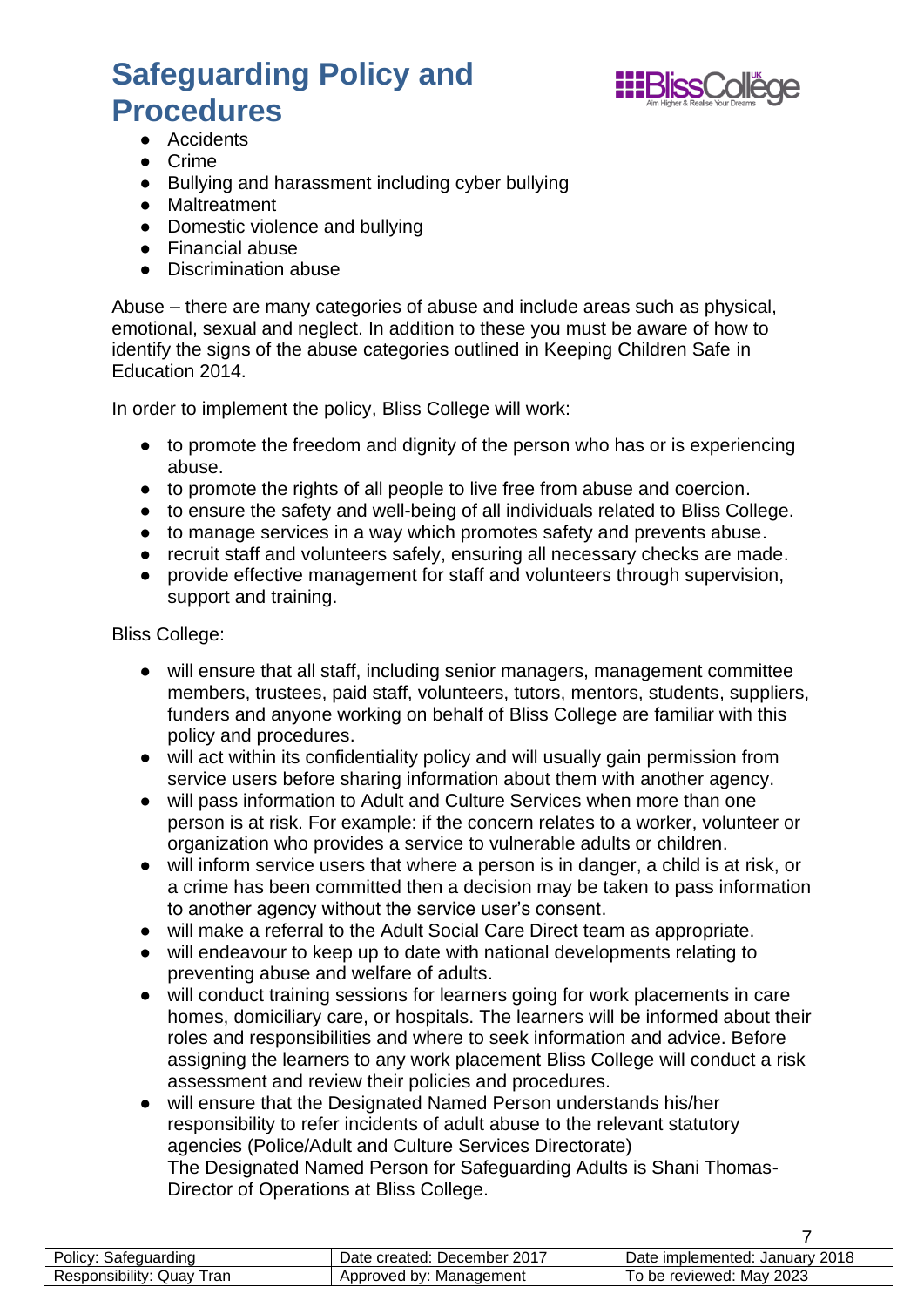

### **2. Safeguarding Structure**

Bliss College has identified an organisational structure for safeguarding vulnerable adults, with key staff having designated safeguarding responsibilities including:

| <b>Name</b>           | <b>Position / Comment</b>      | <b>Telephone</b> | <b>Email Address</b> |
|-----------------------|--------------------------------|------------------|----------------------|
| <b>Shani Thomas -</b> | Overall leadership of          | 02085144977      | shani.thomas@bliss   |
| <b>Director</b>       | Safeguarding                   |                  | collegeuk.com        |
| Ponnammal             | <b>Designated Safeguarding</b> | 02085144977      | ponnammal@blissc     |
| Fredrick-Joseph       | Officer - students related     |                  | ollegeuk.com         |

### **3. Designated Named Person for safeguarding adults**

The roles and responsibilities of the named person(s) are:

- to ensure that all staff including volunteers, management committee members and trustees are aware of what they should do and who they should go to if they have concerns that a vulnerable adult may be experiencing or has experienced abuse or neglect.
- to ensure that concerns are acted on, clearly recorded and referred to a Safeguarding Adults Board or to the allocated social worker/care manager where necessary.
- to follow up any referrals and ensure the issues have been addressed.
- consider any recommendations from the Safeguarding Adults process
- to reinforce the utmost need for confidentiality and to ensure that staff and volunteers are adhering to good practice with regard to confidentiality and security. This is because it is around the time that a person starts to challenge abuse that the risks of increasing intensity of abuse are greatest.
- if appropriate staff or volunteers will be given support and afforded protection, if necessary, under the Public Interest Disclosure Act 1998: they will be dealt with in a fair and equitable manner and they will be kept informed of any action that has been taken and its outcome.

### **4. Responsibilities of the staff**

- Safeguarding and promoting the welfare of children and vulnerable adults is everyone's responsibility. Everyone who comes into contact with children and vulnerable adults and their families and carers has a role to play in safeguarding them. In order to fulfil this responsibility effectively, all professionals should consider, at all times, what is in the best interests of the child or vulnerable person.
- Staff working in direct contact with children and vulnerable adults on a day-today basis may come across signs of harm and/or abuse. Staff must ensure that significant concerns for the wellbeing of a child or vulnerable adult are reported to the appropriate member of staff. This will invoke the appropriate procedures to protect the child or vulnerable adult, involving Social Services and/or the Police as appropriate. Where staff members are unsure and need guidance about safeguarding issues, they are encouraged to seek support from their nominated manager.

| Policy: Safeguarding         | Date created: December 2017 | Date implemented: January 2018 |
|------------------------------|-----------------------------|--------------------------------|
| Responsibility: Quay<br>'ran | Approved by: Management     | To be reviewed: May 2023       |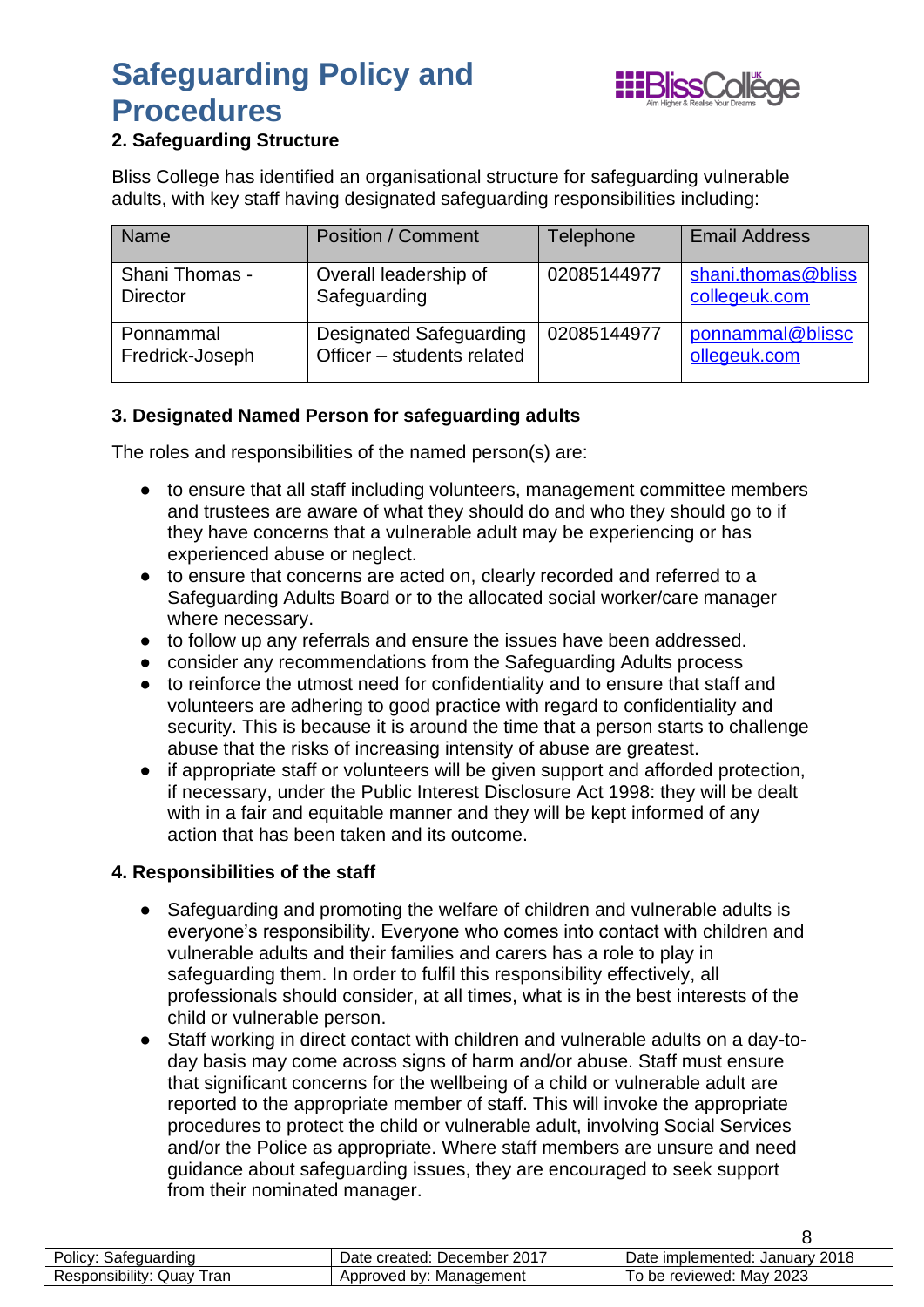

- In the event of any concern by any member of staff, or if any member of staff is approached by a child or vulnerable adult student, regarding any matter concerning abuse, they must tell the child or student that they are bound to pass on the information to the designated person.
- The person receiving the information should pass it on as a matter of urgency to ensure the matter can be dealt with as soon as possible. If the designated person is not available, the staff member should contact a member of the Senior Management Team.
- No one must be promised that anything they say will be kept confidential if the matter is related to child or vulnerable adult protection or abuse. It is helpful for a member of staff to tell the person raising the concern they will jot down anything they actually say to ensure an exact a record as possible is kept for future reference.
- All staff and volunteers should feel able to raise concerns about poor or unsafe practice and potential failures in Bliss College's safeguarding practices and know that such concerns will be taken seriously by the senior management team.
- Bliss College's whistleblowing procedures should be followed where there are such concerns.
- Where a staff member feels unable to raise an issue with their employer or feels that their genuine concerns are not being addressed, other whistleblowing channels may be open to them.
- General guidance can be found at https://www.gov.uk/whistleblowing: The NSPCC whistleblowing helpline is available for staff who do not feel able to raise concerns regarding child protection failures internally. Staff can call 0800 028 0285 – line is available from 8:00 AM to 8:00 PM, Monday to Friday and email[:help@nspcc.org.uk.](mailto:help@nspcc.org.uk)

### **5. Safeguarding Controls**

- Risk assessments must be carried out for all activities involving children and vulnerable adults, and reasonable, proportionate adaptations made to those activities as a result in order to safeguard the wellbeing of such individuals.
- Bliss College reserves the right to refuse to admit a child or vulnerable adult to a programme of study, or other centre-managed activities, if we judge that the adaptations necessary to safeguard that individual's wellbeing go beyond what is reasonable and proportionate, including measures to manage inappropriate or disruptive behaviour.
- Where children or students work or volunteer on specified activities or in specified settings, they will be subject to the relevant checks as outlined in the relevant departmental procedures.
- Where children of students, staff members or visitors are present on Centre premises, they remain the responsibility of their parent/guardian. However, this does not remove the obligations of Bliss College staff or volunteers.
- Safeguarding the wellbeing of any children visiting the Centre without their parent/guardian is the responsibility of the organiser of the activities in which the child is participating. However, nor does this remove the obligations of Centre staff or volunteers outlined in this policy document.
- Disclosure Checks: Disclosure checks will be obtained when required by the designation of work as "regulated" under TPoFA, or by the Disclosure and

| Policy: Safeguarding      | Date created: December 2017 | Date implemented: January 2018 |
|---------------------------|-----------------------------|--------------------------------|
| Responsibility: Quay Tran | Approved by: Management     | To be reviewed: May 2023       |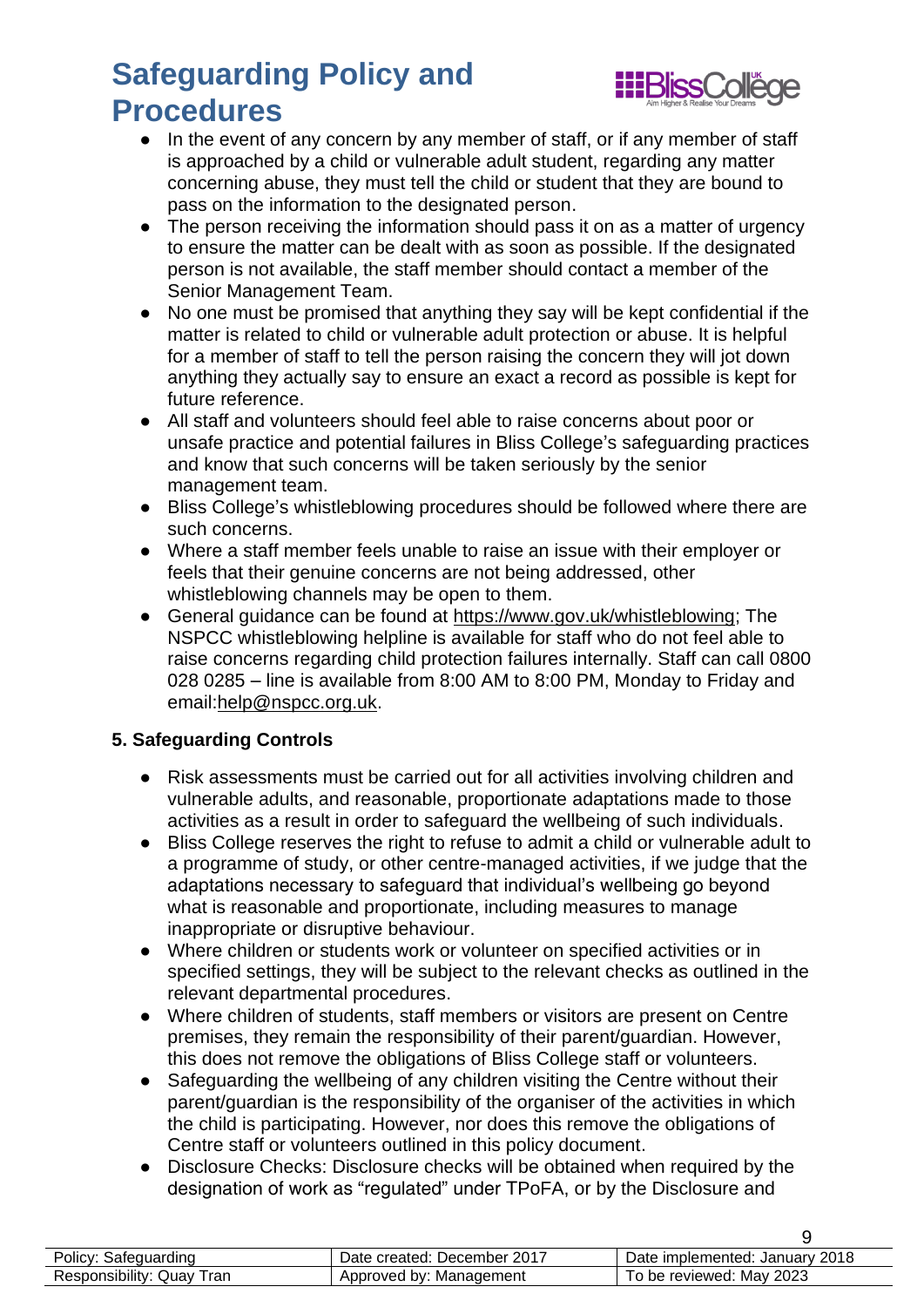

Barring Service. Bliss College will also normally undertake a disclosure check where an employee is engaged in work which was previously designated as regulated under the SVGA. Such work includes duties which involve regular contact with someone who.

- is in residential accommodation, (Section 59 (2)(a) indicates this in connection with care or nursing or a residential special school).
- is in sheltered housing.
- receives domiciliary care.
- receives any form of health care.
- is detained in lawful custody.
- is by virtue of an order of a court under supervision by a person exercising functions for the purposes of Part 1 of the Criminal Justice and Court Services Act 2000 (c. 43).
- receives a welfare service of a prescribed description, (Section 16 (5)(a) indicates this includes counselling or advice).
- receives any service or participates in any activity provided specifically for persons who has particular needs because of his age, has any form of disability or has a prescribed physical or mental problem. (Dyslexia, dyscalculia, and dyspraxia are excluded disabilities).
- receives payments (directly or via payments made to another on his behalf) in pursuance of arrangements under section 57 of the Health and Social Care Act 2001 (c. 15), or.
- requires assistance in the conduct of his own affairs. (Section 59 (10)(a) indicates this is where a lasting power of attorney exists).

These requirements will be reviewed annually and updated where necessary.

- a. Disclosure checks will be obtained for new starters prior to the commencement of any work where the Disclosure check is required.
- b. Bliss College will adhere to all relevant regulations and codes of practice as issued by the DBS.
- c. All information regarding Disclosure certificates will be processed by the Administrative Team and will not be passed to third parties.
- d. The Administrative Team will confirm to the relevant programme / service manager whether a satisfactory disclosure has been obtained. This information will be recorded securely on the company's database. If items appear on the Disclosure that give cause for concern, management will discuss these with the staff concerned and discuss with the applicant whether the employment can continue or whether any conditions are to be applied.

Employing a person(s) with a criminal record:

- The possession of a criminal record is not a bar to employment at Bliss College. If an offer of employment has been made that is dependent on the obtaining of a Disclosure by the successful applicant, the offer will only be withdrawn if the disclosed information is relevant to the duties of the post or the selection criteria for that post. If appropriate consideration will be given modifying the offer of employment rather than withdrawing it.
- Where a post is exempt from the Rehabilitation of Offenders Act, 1974, (where it involves working with children, the elderly or the sick) this will be identified in the job description.

| Policy: Safeguarding         | Date created: December 2017 | Date implemented: January 2018 |
|------------------------------|-----------------------------|--------------------------------|
| Responsibility: Quay<br>`ran | Approved by: Management     | To be reviewed: May 2023       |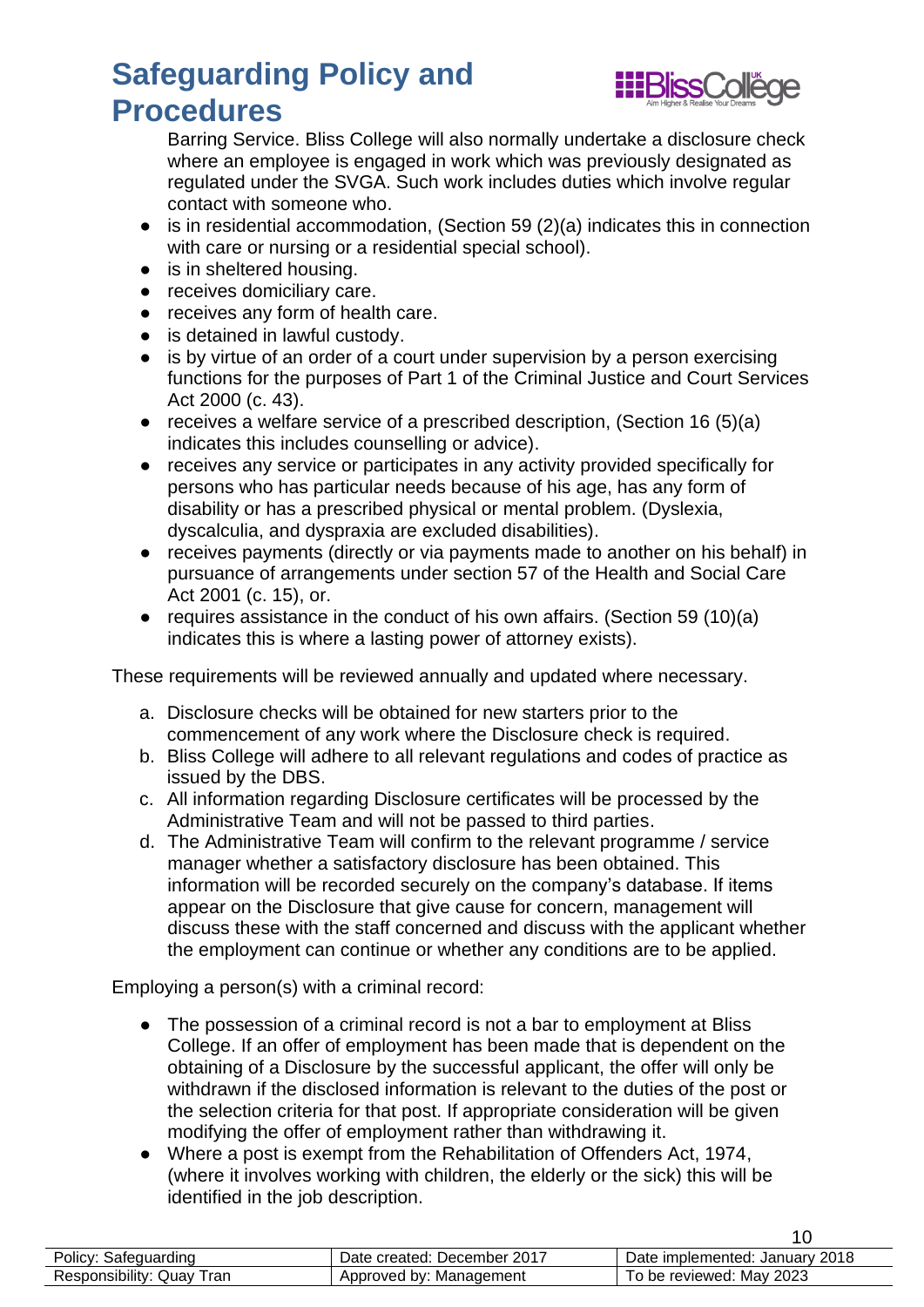

● If employment is not dependent on a Disclosure and the applicant declares convictions the offer will only be withdrawn if the conviction(s) is relevant to the duties of the post or the selection criteria for that post.

End.

| Policy: Safeguarding         | Date created: December 2017 | Date implemented: January 2018 |
|------------------------------|-----------------------------|--------------------------------|
| Responsibility: Quay<br>Tran | Approved by: Management     | To be reviewed: May 2023       |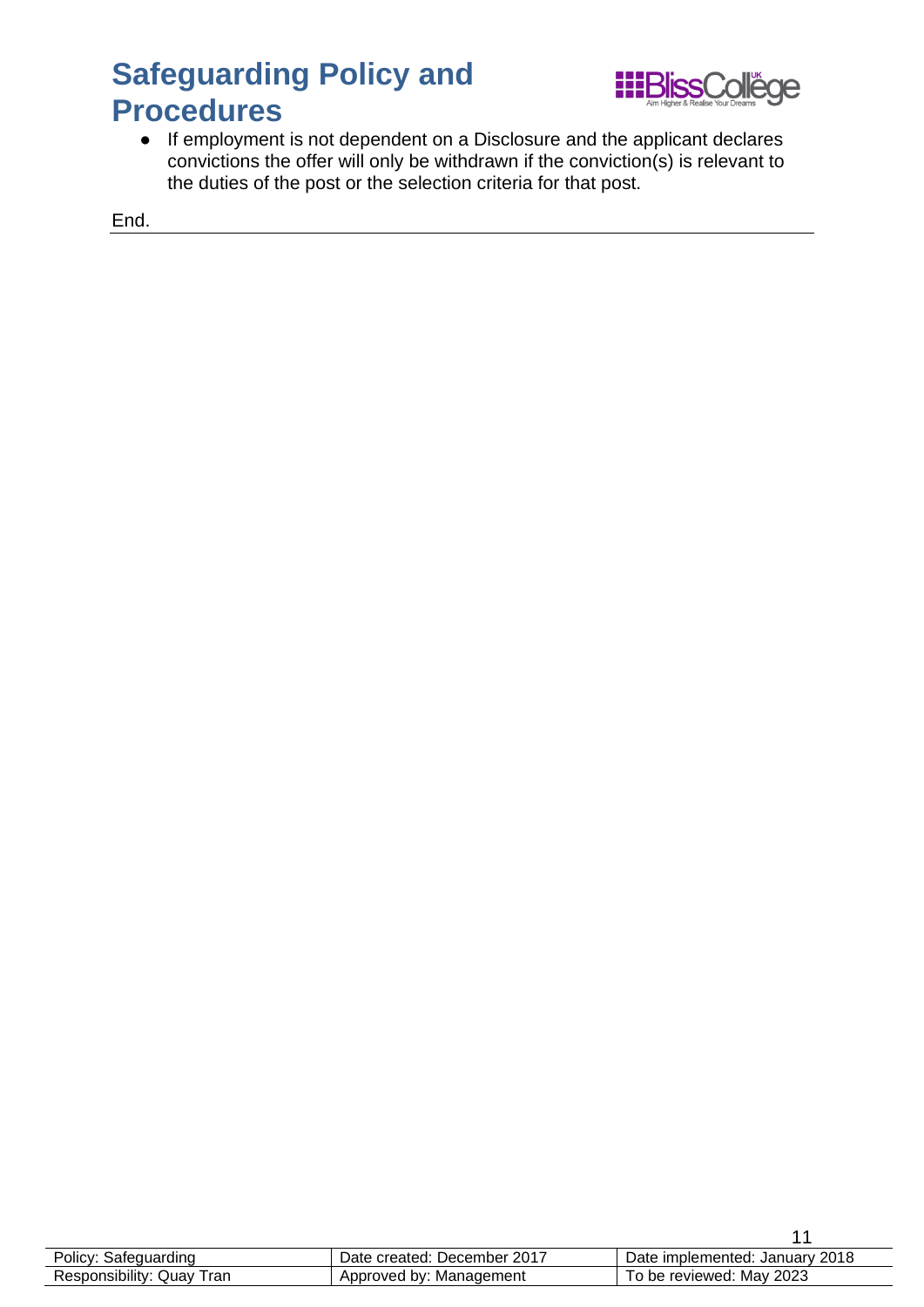

### **PROCEDURE**

#### <span id="page-11-0"></span>**1. Introduction**

Bliss College provides education and training services to adults. These procedures have been designed to ensure the welfare and protection of any adult who accesses services provided by Bliss College. The procedures recognise that adult abuse can be a difficult subject for workers to deal with. Bliss College is committed to the belief that the protection of vulnerable adults from harm and abuse is everybody's responsibility, and the aim of these procedures is to ensure that all managers, trustees of the organisation, management committee members, staff and volunteers act appropriately in response to any concern around adult abuse.

#### **2. Definitions of Abuse (Vulnerable Adults)**

#### **Physical Abuse**

Physical abuse is the physical ill treatment of an adult, which may or may not cause physical injury and causes harm to the individual's person. It may involve pushing, slapping, pinching, punching, hitting, shaking, throwing, poisoning, burning, scalding, drowning or suffocating, force feeding, improper administration of medicines or denial of prescribed medicines, forced isolation and confinement, including a person being locked in a room or inappropriate sanctions or restraint, or inappropriate manual handling. It may be the result of a deliberate failure to prevent injury occurring.

### **Psychological and Emotional Abuse**

Psychological abuse may involve the use of harassment, bullying, intimidation, indifference, hostility, rejection, threats, humiliation, name-calling, other degrading behaviours, shouting, swearing, discrimination or the use of oppressive language, mobile phone texting abuse, email, emotional abuse and all forms of cyber abuse. It can result in feelings of low self-worth. Some level of psychological or emotional abuse is present in all forms of abuse.

#### **Sexual Abuse**

Sexual abuse involves a vulnerable adult participating in, or watching, sexual activity to which they have not consented or were pressured into consenting, or to which they cannot give informed consent. It is not necessary for the individual to be aware that the activity is sexual. The activities may include physical contact, including penetrative or non-penetrative acts, e.g., rape, buggery, indecent assault or inappropriate touch, incest, and situations where the perpetrator touches the abused person's body (e.g., breasts, buttocks, genital area); non-contact activities, e.g., exposing genitals to the abused person, or coercing the abused person into participating in or watching pornographic videos or photographs.

#### **Neglect**

Neglect is the deliberate withholding or unintentional failure to provide help or support, which is necessary for the adult to carry out activities of daily living. It also includes a failure to intervene in situations that are dangerous to the person concerned or to others, particularly when the person lacks the mental capacity to

| Policy: Safeguarding           | Date created: December 2017 | Date implemented: January 2018 |
|--------------------------------|-----------------------------|--------------------------------|
| Responsibility: Quay T<br>Tran | Approved by: Management     | To be reviewed: May 2023       |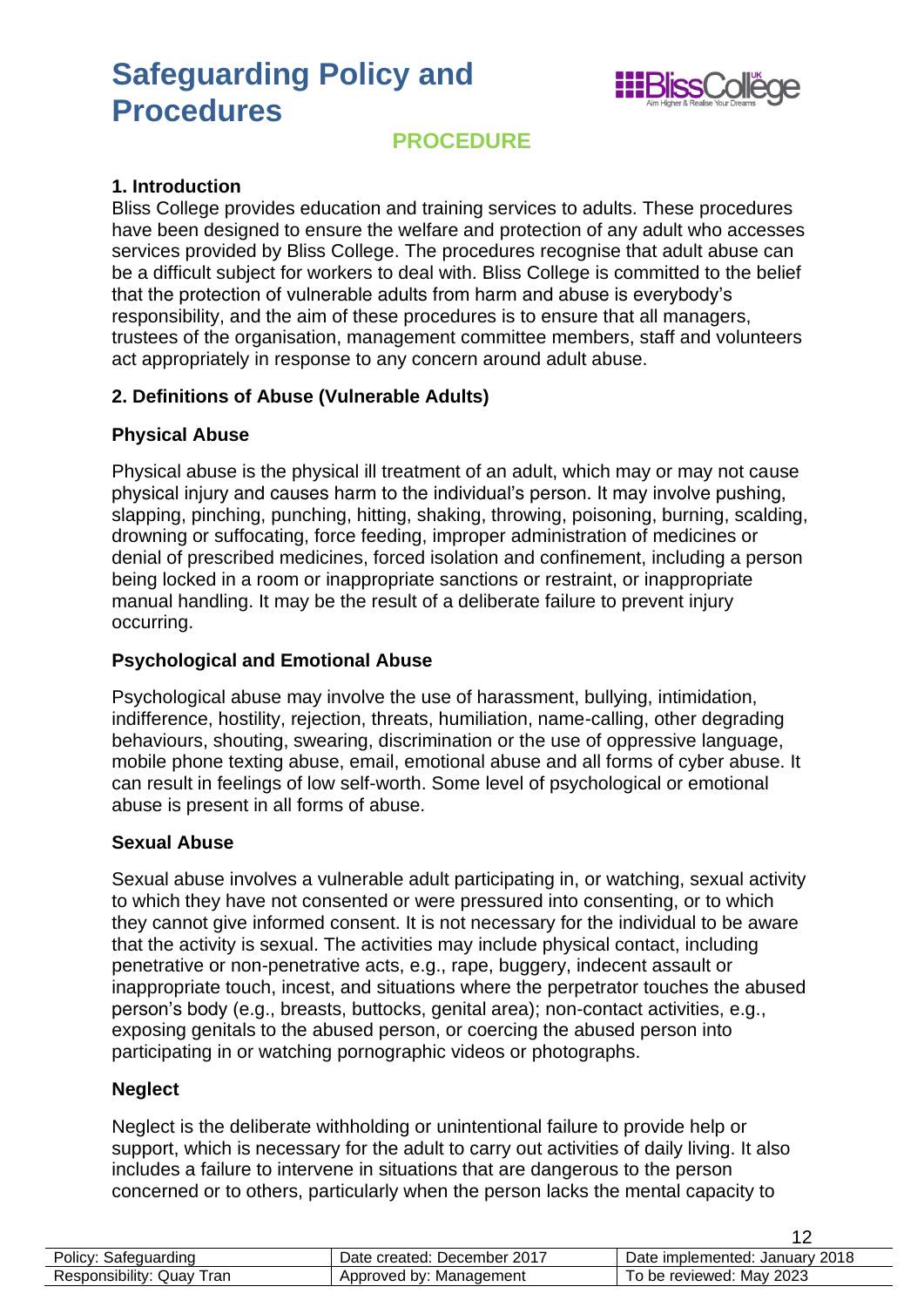

assess risk. Neglect may involve failing to provide adequate food, shelter and clothing; failure to ensure access to appropriate medical care or treatment; neglect of basic emotional needs.

#### **Financial/Material Abuse**

Financial/Material Abuse is the exploitation, inappropriate use or misappropriation of a person's financial resources or property. It occurs when the individual is deprived of their own financial assets, for example, by holding money back from the individual, obtaining money by deception, or stealing money. It includes the withholding of money or the improper use of a person's money or property, usually to the disadvantage of the person to whom it belongs.

#### **Institutional Abuse**

Institutional abuse can be defined as abuse or mistreatment by a regime as well as by individuals within any building where care is provided. Examples include lack of flexibility and choice, lack of consultation, public discussion of personal matters, inadequate or delayed responses, staff overly controlling service users' relationships and activities.

#### **Discriminatory Abuse**

Repeated, ongoing or widespread discrimination on the grounds of age, race, disability, religion, sexual preference or gender, slurs, harassment, name-calling, breaches in civil liberties, unequal access to health or social care.

Abuse may be carried out deliberately or unknowingly. Abuse may be a single act or repeated acts. People who behave abusively come from all backgrounds and walks of life. They may be doctors, nurses, social workers, advocates, staff members, volunteers or others in a position of trust. They may also be relatives, friends, neighbours or people who use the same services as the person experiencing abuse.

All adults have a right to express their sexuality. However, where there is any doubt as to a person's capacity to make informed decisions, it is essential that the concern is reported, and the necessary assessments are carried out in accordance with the Mental Capacity Act (Page 20).

#### **3. Summary Procedure for Reporting Disclosures**

This procedure **must** be followed whenever any member of staff hears an allegation from a child or vulnerable adult that abuse has, or may have, occurred or where there is a significant concern that a child or vulnerable adult may be abused, or where there are concerns that there has been a vocal or active expression of extremist views or behaviour:

#### **Receive**

- What is said.
- $\bullet$  Accept what you are told  $-$  you do not need to decide whether or not it is true.
- Listen without displaying shock or disbelief.

#### **Reassure**

| Policy: Safeguarding      | Date created: December 2017 | Date implemented: January 2018 |
|---------------------------|-----------------------------|--------------------------------|
| Responsibility: Quay Tran | Approved by: Management     | To be reviewed: May 2023       |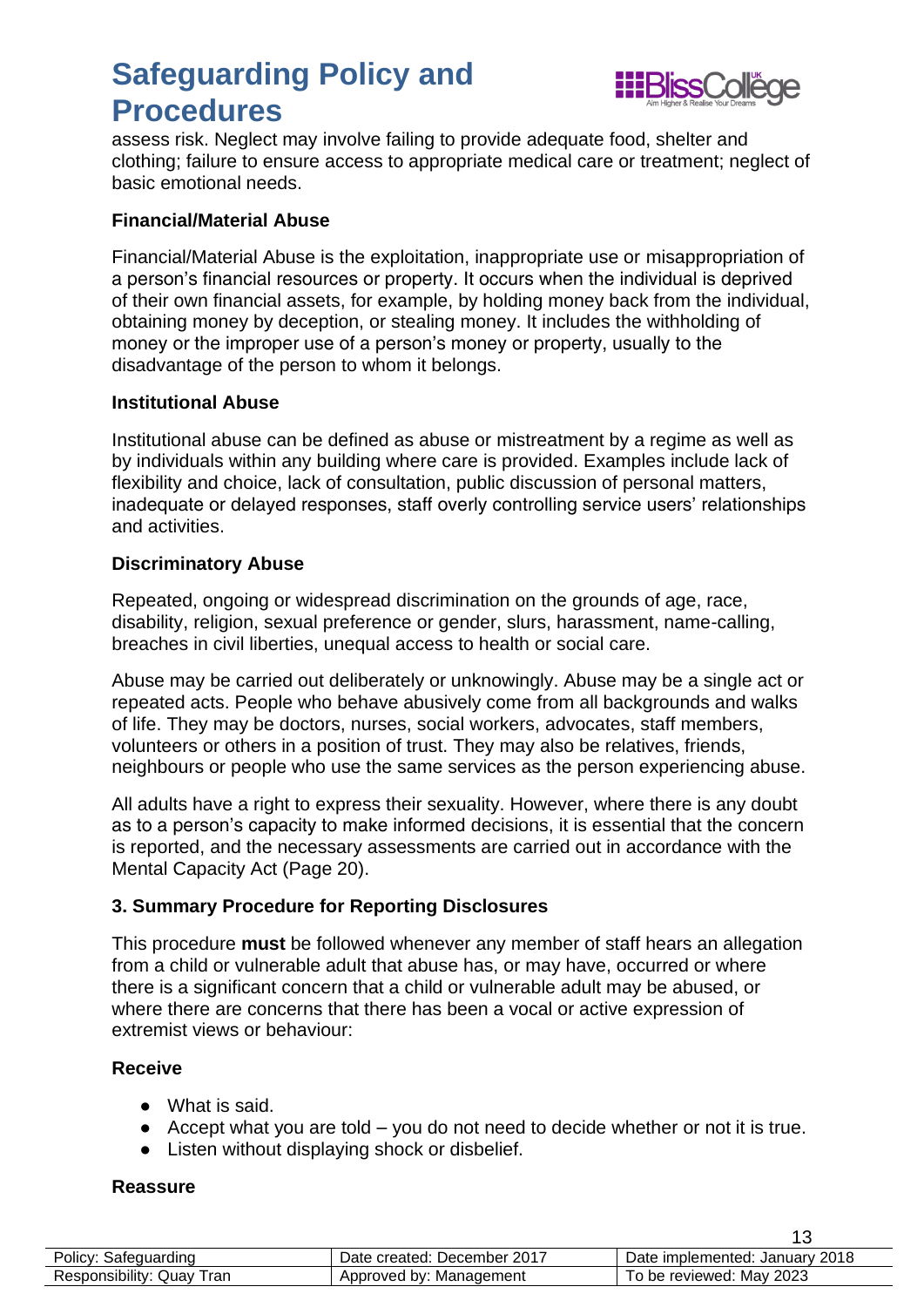

 $14$ 

- The person making the disclosure.
- Acknowledge their courage in telling.
- Do not promise confidentiality.
- Remind them they are not to blame avoid criticising the alleged perpetrator.
- Do not promise that "everything will be alright now" (it might not be).

#### **React**

- Do not delay in registering your suspicions or concerns.
- Respond to the person making the disclosure but do not interrogate.
- Avoid leading questions but ask open ended ones.
- Clarify anything you do not understand.
- Explain what you will do next, i.e., inform a Designated Person Director, Designated Learner or Staff Officer.

#### **Record**

- $\bullet$  Make notes as soon as possible during the interview if you can.
- Use Form VPPC /Appendix 7 Vulnerable Person Protection Concern and Report Form wherever possible. Include: time, date, place, the individual's own words – do not assume – ask, e.g., "Please tell me what xxxxx means".
- Describe observable behaviour and appearance.
- $\bullet$  Cross out mistakes do not use Tippex.
- Do not destroy your original notes they may be needed later on and must be given to the Designated Person.

#### **Support**

- Consider what support is needed for the person making the disclosure  $-$  you may need to give them a lot of your time or they may need to be referred.
- Ensure you are supported such interviews can be extremely stressful and time consuming.
- Once reported to them, the Designated Person will take responsibility for the matter and will take the necessary actions. However, if you have questions or need additional support then do ask.

#### **4. Procedure for staff dealing with suspicions or allegations of abuse to a vulnerable adult**

Any suspicion, allegation or incident of abuse must be reported to the designated member of staff with responsibility for the protection of vulnerable adults as soon as possible and in any event within 2 hours.

If this is not possible, a member of the Senior Management Team must be notified. The nominated member of staff must immediately discuss the matter with the Local Authority Adult Protection Unit on:

Redbridge - 020 8708 7333 (9.00am to 5.00pm) or 020 8554 5000 (outside office hours/emergency); (NB: The Local Authority Adult Protection Unit is responsible for coordinating action in vulnerable adult cases, including liaison with police).

If it is agreed to be a Vulnerable Adult matter, a written record of the date and time of the report shall be made, and the report must include the name and position of the

| 1000000000<br><b>Lolicy.</b><br>satequard<br>rainc | 2017<br>Jate<br>December<br>created: | 2018<br>. Januarv '<br>implemented:<br>⊃ate |
|----------------------------------------------------|--------------------------------------|---------------------------------------------|
| <br>ran<br>Jua∨<br>Responsibility:                 | Approved by:<br>Management           | 2023<br>Mav<br>reviewed:<br>o be            |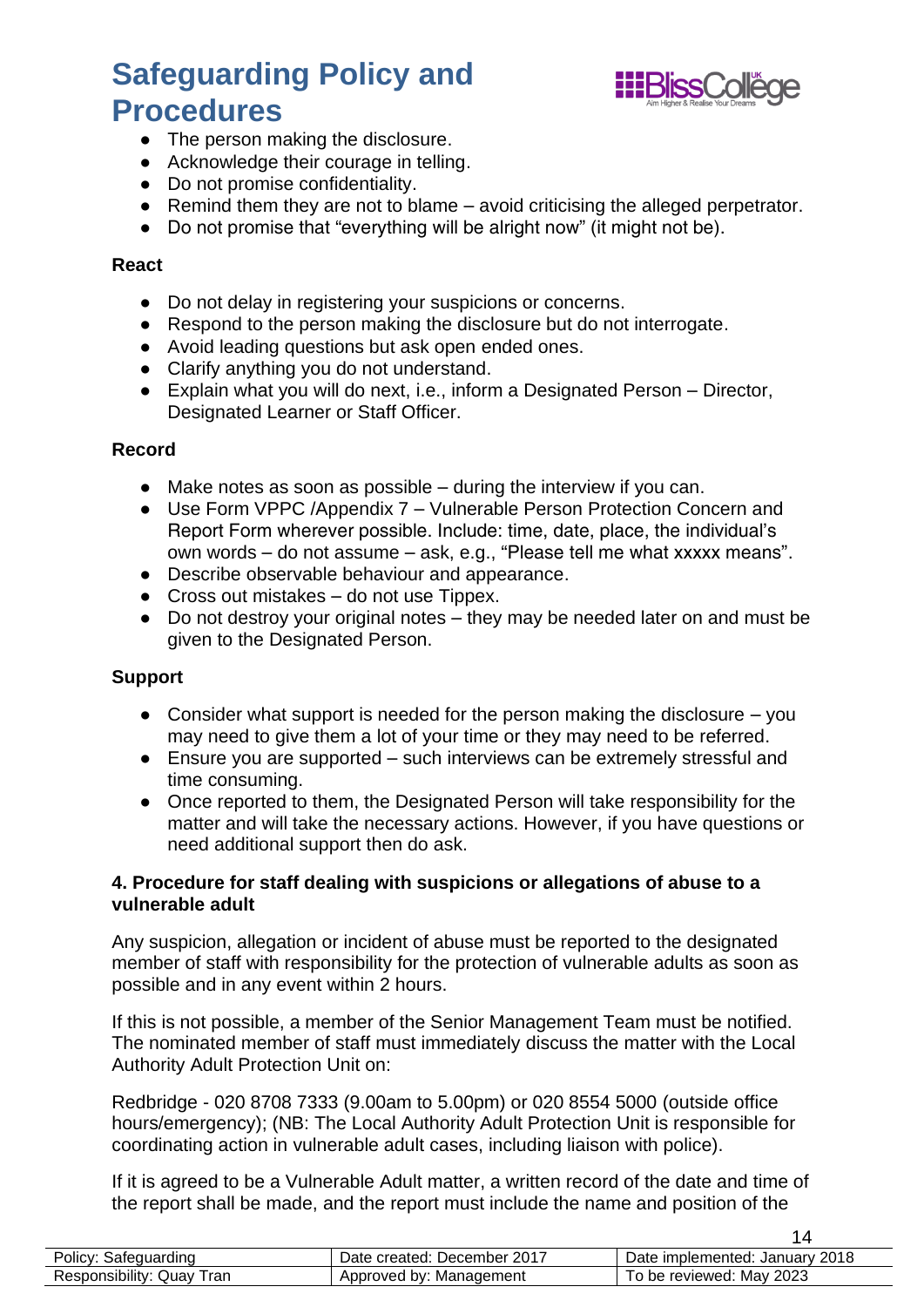

person to whom the matter is reported. The telephone report must be confirmed in writing within 24 hours. If the consent has not been gained from the vulnerable adult, the nominated member of staff should discuss with the Local Authority Adult Protection Unit what action will be taken to inform the parents / carers of the vulnerable adult and a note of that conversation should be made. The nominated member of staff must notify the Director as soon as practicable and in any event within 2 hours of the initial concern arising.

### **5. Responding to an Allegation**

A full record shall be made as soon as possible on Form VAPC/Appendix 6 of the nature of the allegation and any other relevant information including:

- The date.
- The time.
- The place where the disclosure of information took place.
- The place where the alleged abuse happened.
- Your name and the names of others present.
- The name of the complainant and, where different, the name of the vulnerable adult who has allegedly been abused.
- The nature of the alleged abuse.
- A description of any injuries observed.
- The account which has been given of the allegation.

#### **6. Responding to an allegation about a member of staff**

Any suspicions, allegations of actual abuse of a vulnerable adult by a member of staff must be reported to the lead designated member of staff **and** the Director or Designated Officer immediately. On being notified of any such matter, the designated member of staff shall:

- **Notify** the Director, who will initiate an investigation of this incident in line with the disciplinary procedure.
- **Take** such steps as he/she considers necessary to ensure the safety of the person in question and any other person who might be at risk.
- **Report** the matter to the Adult Protection Unit on 020 8708 7333 in accordance with the procedure set out in the previous paragraph.
- **Ensure** that a report of the matter is completed by the person who reported the original concern. If the complaint is made against any member of the Senior Management Team or a designated safeguarding officer, then the person dealing with the complaint must be the Director. If the complaint is made against the Director, then the Adult Protection Unit should be immediately notified.

#### **7. Detailed Guidance & Procedure for staff in dealing with instances of abuse**

Bliss College recognises its legal duty to work with other agencies in safeguarding vulnerable adults and in responding to abuse or to vocal or active expressions of extremist views or behaviour. All members of staff involved with vulnerable adults (teaching and non-teaching) have a responsibility to be mindful of issues related to vulnerable adult safety and welfare and a duty to report and refer any concerns however "minor" they appear to be.

| Policy: Safeguarding      | Date created: December 2017 | Date implemented: January 2018 |
|---------------------------|-----------------------------|--------------------------------|
| Responsibility: Quay Tran | Approved by: Management     | To be reviewed: May 2023       |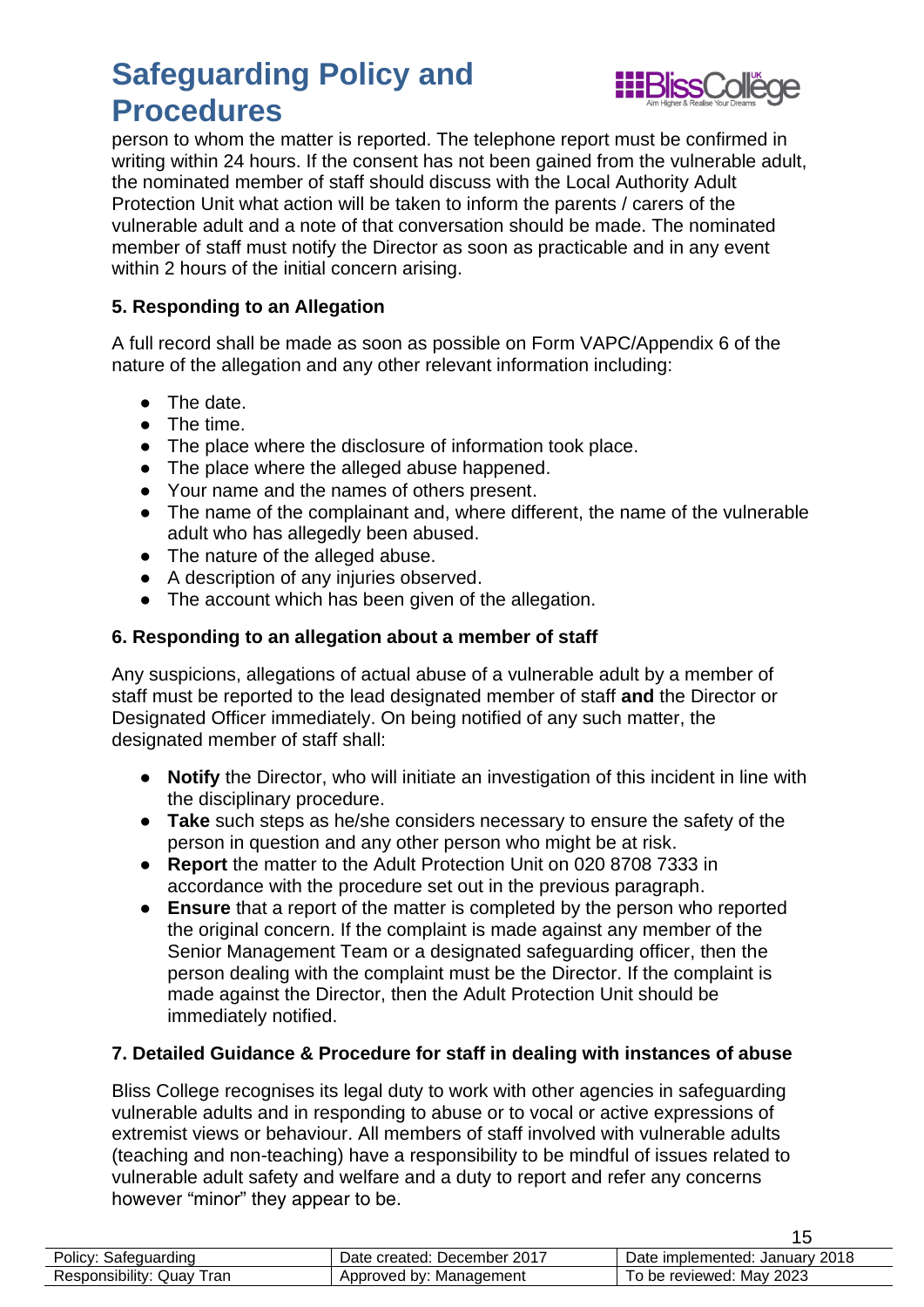

### *"It is not the job of Bliss College staff to investigate these concerns"*

In cases where it is deemed that a vulnerable person lacks sufficient understanding to make informed decisions about his/her own care and treatment, parents/carers have a right to be informed about any concerns about the vulnerable person's welfare or any action taken to safeguard and promote the vulnerable adult's welfare, providing this does not compromise the individual's safety. Where there are possible concerns about their safety, unconditional confidentiality cannot be guaranteed and should not be offered.

Bliss College will be proactive by taking positive steps to inform students of their rights to safety and protection and the options available to express their fears or concerns:

- Information regarding safeguarding of vulnerable adults and a summary of the Centre's policy will be included in the student handbook.
- The safeguarding policy will be made available on the Centre's website.
- Staff most likely to encounter vulnerable adults will be provided with appropriate training.

When students make allegations about abuse or neglect, they should always be listened to, have their comments taken seriously and, where appropriate, the allegations should be investigated thoroughly.

If you suspect that a student is going to discuss abuse, either towards themselves or another, establish '*GROUND RULES CONCERNING CONFIDENTIALITY'*. This information must be shared with a nominated person for safeguarding vulnerable adults and possibly with a counsellor.

The designated person will then contact the Local Authority Adult Protection Unit or, in cases where Bliss College is safeguarding against people being drawn into terrorism, the Regional HE/FE Prevent Co-ordinator, in order to discuss appropriate action. The Local Authority Adult Protection Unit or Regional Prevent Coordinator is responsible for coordinating action in their respective areas of concern, including liaison with police.

Note: It is important to state that the Adult Protection Unit will need to assess the situation and would want to work with the vulnerable adult in determining what could/should happen next. They would wish to respect the vulnerable adult's wishes and feelings provided no one is at immediate risk of harm.

If the student is fully aware of what could happen, they can:

- choose whether they want to speak now or have time to think about it.
- be as informed as possible regarding the implications of passing on this information.

If the complainer is the vulnerable adult him/herself, questions should be kept to the minimum necessary to understand what is being alleged. Leading questions must be avoided as the use of leading questions can cause problems for the subsequent investigation and any court proceedings.

| Policy: Safeguarding         | Date created: December 2017 | Date implemented: January 2018 |
|------------------------------|-----------------------------|--------------------------------|
| Responsibility: Quay<br>Tran | Approved by: Management     | To be reviewed: May 2023       |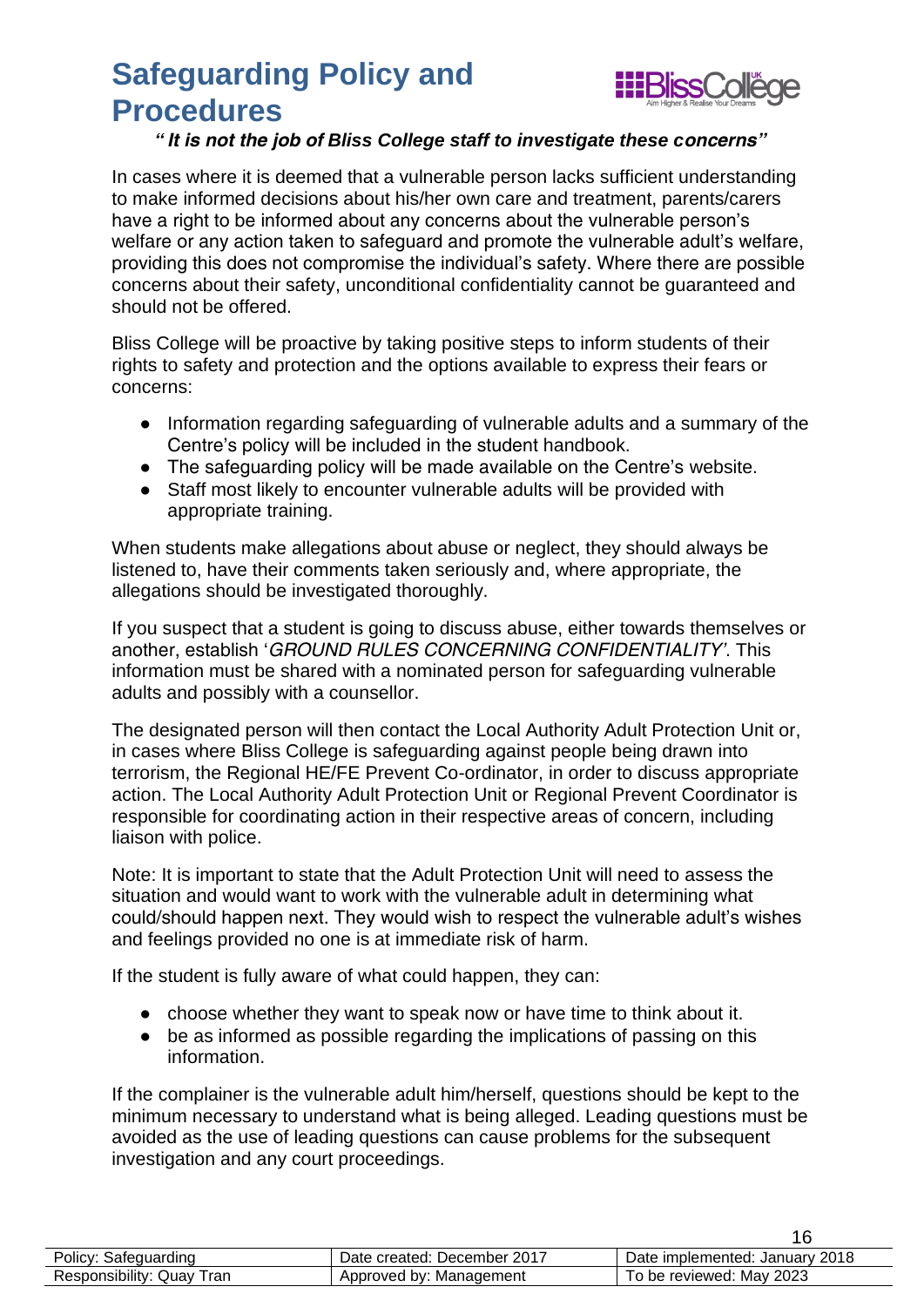

### **8. Preventing abuse**

Bliss College is committed to putting in place safeguards and measures to reduce the likelihood of abuse taking place within the services it offers and that all those involved within Bliss College will be treated with respect. Therefore, this policy needs to be read in conjunction with the following policies:

- Equal Rights and Diversity
- Volunteers
- Complaints
- Whistle Blowing
- Confidentiality
- Disciplinary and Grievance
- Data Protection
- Recruitment and Selection
- Any other policies which are relevant that the organisation has in place (e.g., Challenging Behaviour, Handling Money)

Bliss College is committed to safer recruitment policies and practices for paid staff, trustees and volunteers. This may include DBS check for staff including management committee members and volunteers, ensuring references are taken up and adequate training on Safeguarding Adults is provided for staff and volunteers.

Managing Directors and trustees will be required to provide two references and where appropriate have a Criminal Records Bureau disclosure. The organisation will work within the current legal framework for reporting staff or volunteers that are abusers. Service users will be encouraged to become involved with the running of the organisation. Information will be available about abuse and the complaints policy and Safeguarding Adults policy statement will be available to service users and their carers/families.

#### **9. Duty to refer**

Bliss College is under a duty to refer information to the Disclosure and Barring Service (DBS) in certain circumstances, for example, where there is a concern relating to the risk of harm to children or vulnerable adults.

#### *Information that is required to be referred:*

If Bliss College holds information on disciplinary proceedings related to a person engaged in regulated or controlled activity, it will be under a duty to provide the DBS with information if Bliss College 'withdraws permission for the person to engage in the activity'. Bliss College may take action to stop an employee working in regulated or controlled activity when:

- The person has committed an offence that is subject to an automatic bar, or a bar with the right to make representations.
- The person has engaged in 'relevant conduct' as defined in the Act (see below); or
- The 'harm test' is satisfied (see below).

'Relevant conduct' is:

| Policy: Safeguarding      | Date created: December 2017 | Date implemented: January 2018 |
|---------------------------|-----------------------------|--------------------------------|
| Responsibility: Quay Tran | Approved by: Management     | To be reviewed: May 2023       |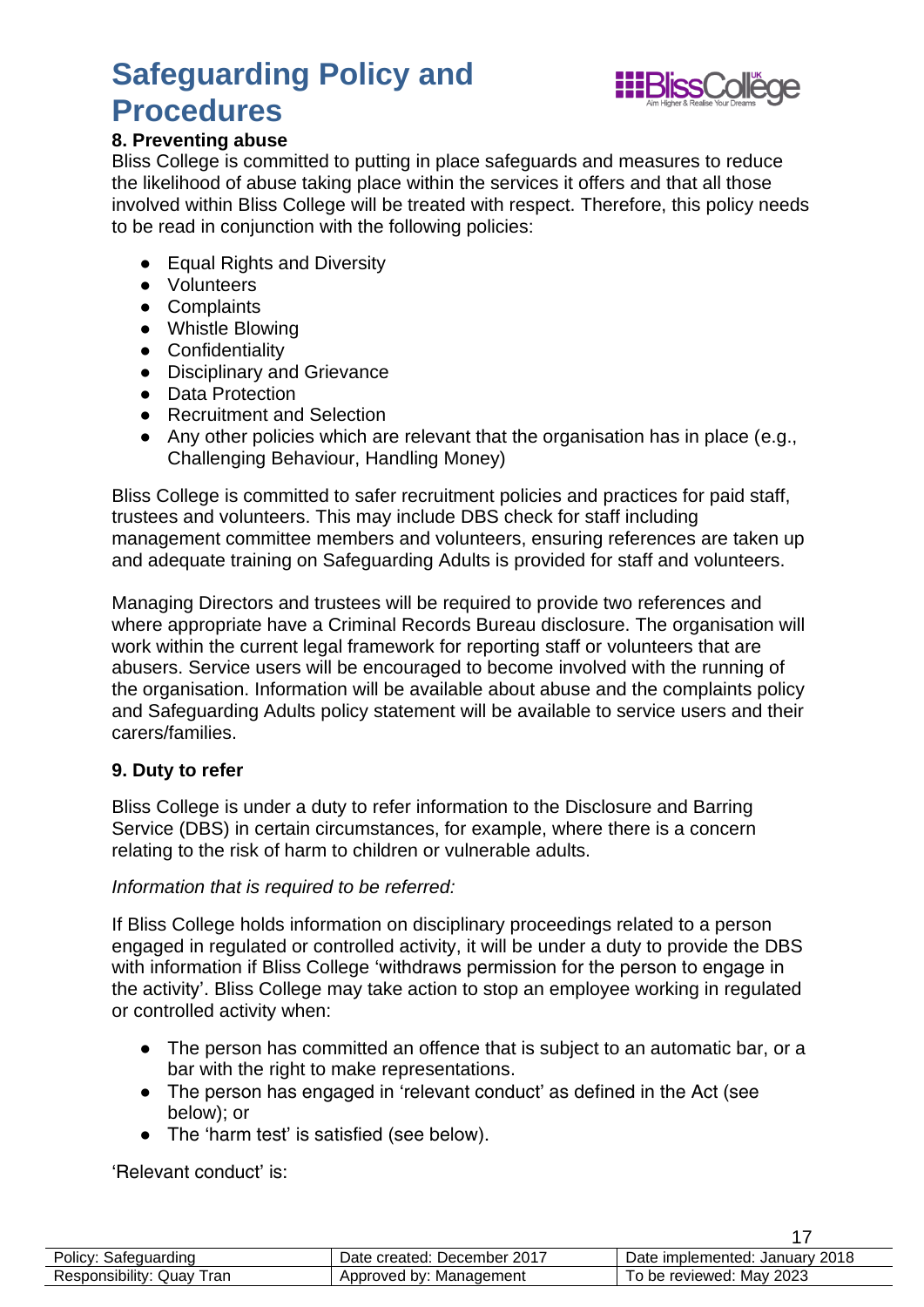

18

- Conduct which endangers or is likely to endanger a child or vulnerable adult.
- Conduct which, if repeated against or in relation to a child or vulnerable adult, would endanger or would be likely to endanger that child or vulnerable adult.
- Conduct involving sexual material relating to children (including possessing such material).
- Conduct involving sexually explicit images depicting violence against humans; and
- Conduct of a sexual nature involving a child or vulnerable adult.

The 'harm test' is that the person may:

- Harm a child or vulnerable adult.
- Cause a child or vulnerable adult to be harmed.
- Put a child or vulnerable adult at risk of harm.
- Attempt to harm a child or vulnerable adult; or
- Incite another to harm a child or vulnerable adult.

So, where Bliss College takes action to stop an employee working in regulated or controlled activity for any of these reasons, there will be a legal duty to refer information to the ISA. This could be a situation involving:

- Dismissal.
- A case that could have resulted in dismissal had the employee not resigned before the procedure concluded; or
- Where Bliss College stops a person working in regulated/controlled activity but continues to engage him/her in other that is neither regulated nor controlled activity.

Information that may be referred:

If Bliss College has a concern about an employee's behaviour, they may report this to the ISA. The DBS will consider all relevant information. For example, if a disciplinary case has not been completed but the Centre suspects that the individual may pose a risk of harm, it may refer him to the DBS.

### **10. Safeguarding Individuals from being drawn into violent extremism**

- 1. Under the Counterterrorism and Security Act 2015 the Government has issued statutory Guidance on "Prevent", its strategy "to stop people becoming or supporting terrorists by challenging the spread of terrorist ideology, supporting vulnerable individuals, and working in key sectors and institutions".
- 2. The Guidance includes sector specific duties, and FE is one of the specified sectors. Those duties are monitored by Ofsted as part of its inspection regime.
- 3. It is therefore vital that all staff are aware of Bliss College's responsibilities in this respect and are aware of what to do should they have a concern about a student or colleague who they believe may be vulnerable to being drawn into violent extremism.
- 4. "Prevent" duties can be viewed as a particular aspect of Bliss College's safeguarding arrangements and as such Bliss College's safeguarding leads also have responsibility for ensuring Bliss College meets its obligations. A risk assessment, using the template provided by the local Prevent Regional Co-

|                                      |                                      | --                                         |
|--------------------------------------|--------------------------------------|--------------------------------------------|
| Olicy.<br>≾afeɑuardınɑ               | 2017<br>Jate<br>December<br>created: | 2018<br>∴Januarv<br>: implemented:<br>Date |
| ran<br>. sibility.<br>Juav<br>≺espor | Approveo<br>Management<br>hv.        | 2023<br>reviewed:<br>be<br>Mav             |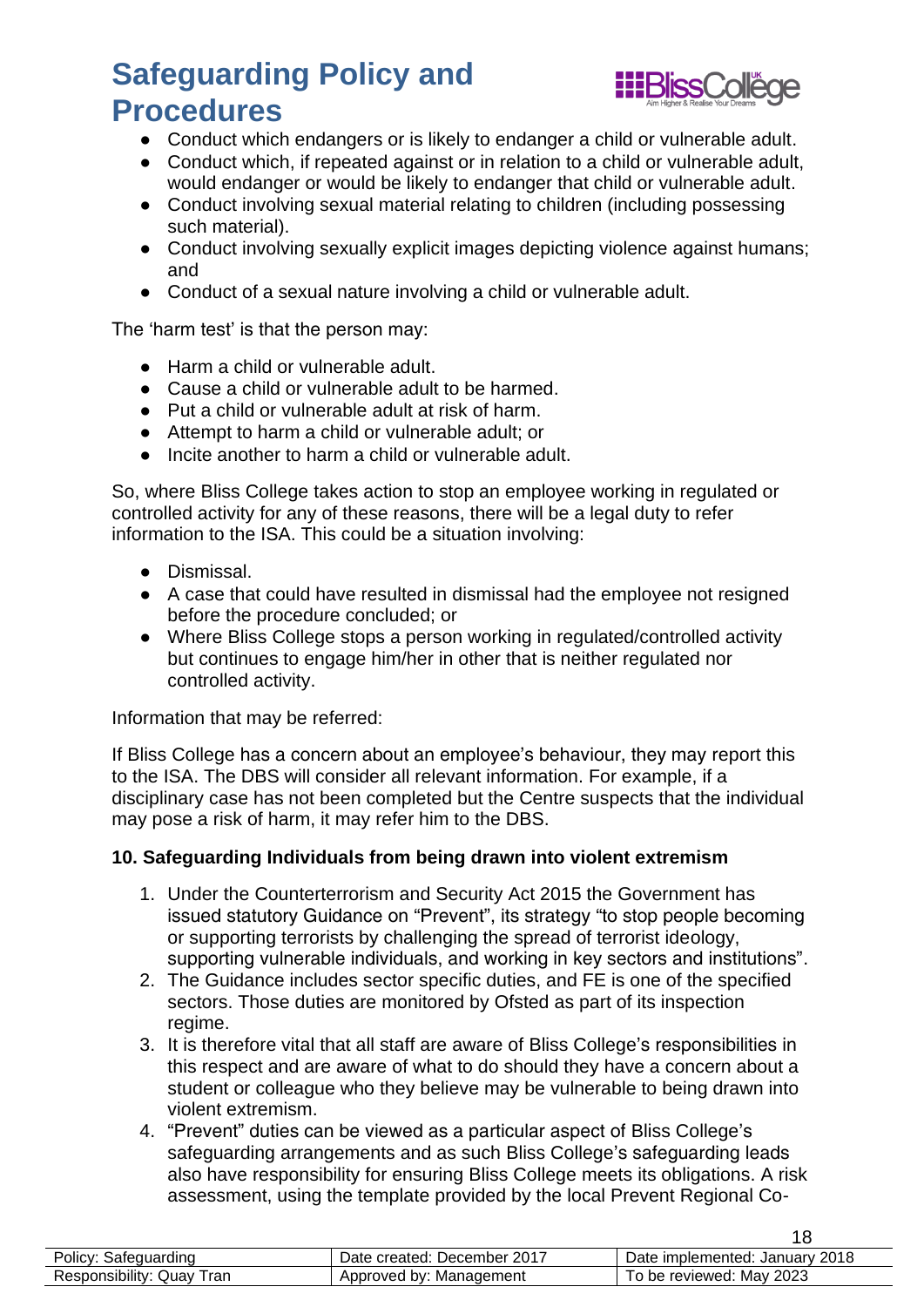

19

ordinator, has been developed and is used by Bliss College's management teams to identify and monitor the actions required to meet these obligations.

- 5. The "Prevent" Strategy has a clear focus on tackling all forms of terrorism and extremism that is related to terrorism. Extremism is understood to be "vocal or active opposition to fundamental British values", and in turn British values are defined as "democracy, the rule of law, individual liberty and mutual respect and tolerance for those with different faiths and beliefs". Extremism also includes "calls for the death of members of our armed forces".
- 6. Where members of staff raise a concern about an individual, Bliss College safeguarding leads will consider the evidence and the circumstances and may then make a referral to the Prevent Regional Co-ordinator. The Prevent Regional Co-ordinator may then take further action under "Channel", the Government's "multi-agency approach to protect people at risk from radicalisation". Channel aims to identify individuals at risk, assess the nature of that risk, develop a support plan and provide early intervention to protect and divert people away from the risk they face before any illegality occurs.
- 7. Identifying those who may be vulnerable to being drawn into terrorism which may lead a member of staff to make an internal referral, may be prompted by any of the following, although it is stressed that this list is not exhaustive:
	- disclosures by students that they have been exposed to extremist actions, views, or materials of others either inside or outside of the centre.
	- graffiti, symbols, writing, or artwork promoting extremist messages or images.
	- accessing extremist material online, including through social media, chat rooms, blogs, websites.
	- unexplained changes in behaviour.
	- expressing extremist or anti-western or anti-British ("democracy, the rule of law, individual liberty and mutual respect and tolerance for those with different faiths and beliefs) views.
	- use of extremist or "hate" terms to exclude others or incite violence.
	- intolerance of difference.
	- attempting to impose extremist views or practices on others.

In assessing individuals' vulnerability to being drawn into terrorism regard will be given to:

- **Engagement** with a group, cause, or ideology.
- **Intent** to cause harm, and
- **Capability** to cause harm.

### **11."Prevent" Awareness – Staff and Volunteer Development Protocol**

- Bliss College acknowledges the necessity for all staff and volunteers to have an appropriate level of awareness of the Government "Prevent" strategy and to have confidence about the course of action they should follow should they encounter an issue covered by "Prevent".
- In determining the appropriate level of staff development required for Bliss College to meet its obligations under the statutory "Prevent" guidance, a riskbased approach has been adopted. This takes account of the likelihood that a member of staff will encounter an issue covered by the "Prevent" arrangements, based on an assessment of the potential for the cohort of

| auardınd<br>POIICV.                                   | 2017<br>created:<br>December<br>Date | 2018<br>Januarv<br>implemented:<br>Date |
|-------------------------------------------------------|--------------------------------------|-----------------------------------------|
| ran<br>Jua⊻<br>ہ ۔<br>YJIISIDIIITV.<br>. <sup>.</sup> | Approved<br>Management<br>nv.<br>. . | 2023<br>Mav<br>reviewed:<br>be          |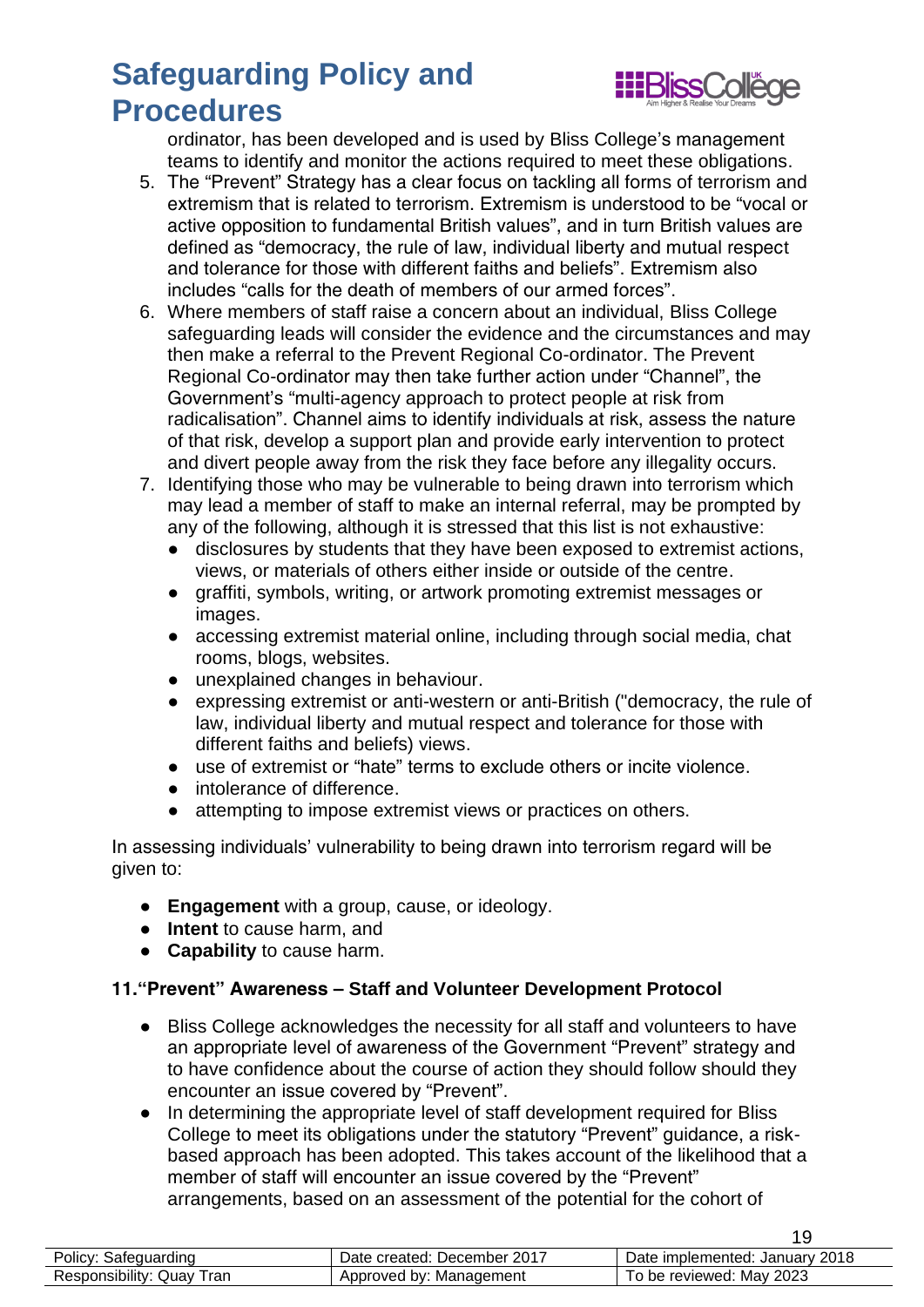

students they may have contact with to include individuals vulnerable to radicalisation.

- In addition to the requirements listed below, Bliss College will, as part of its staff development programme provide scheduled updating sessions on "Prevent" awareness which any member of staff may attend to enhance or refresh their knowledge.
- All salaried staff are required to undertake the appropriate module of the Education and Training Foundation on-line awareness training package: [http://www.preventforfeandtraining.org.uk.](http://www.preventforfeandtraining.org.uk/)
- This will form part of staff probation and satisfactory completion of the module will be a condition of passing the probation period.
- Hourly paid tutors who contribute to the Essential Skills and Access to HE programmes, ALS staff providing in-class support and volunteers providing inclass support in Essential Skills will similarly be required to undertake the appropriate ETF module.
- Hourly paid tutors and other staff and volunteers other than above will be required as a minimum to receive and note Bliss College's "Prevent" Awareness Briefing. Signed confirmation that they have received and read it must be returned to the Administration department and compliance will be monitored through the induction check-list process.
- For new staff, the requirements above will form part of staff probation and satisfactory completion of the module will be a condition of passing the probation period. For existing staff, failure to comply with these requirements will be considered as a disciplinary matter.
- Sub-contracted and agency staff will be required to receive and note Bliss College's "Prevent" Awareness Briefing which will be arranged in partnership with the sub-contractor or through their line manager as appropriate. Such staff will be welcome and encouraged to attend Bliss College based "Prevent" Awareness training that may be available.

### **12. Transporting a child, young person or vulnerable adult**

Wherever possible it is advisable that transport is undertaken other than in private vehicles, with at least one adult additional to the driver acting as an escort. Members of staff and councillors can transport children, young people or vulnerable adults in the course of their duties as long as the following conditions are satisfied:

- insurance is valid and covers the use of the vehicle for business purposes.
- the vehicle is roadworthy with a valid MOT certificate.
- the child, young person or vulnerable adult wears a seat belt.
- the prior permission of the parents/guardians has been obtained.

These are the responsibility of the member of staff/councillor transporting the child, young person or vulnerable adult. If a member of staff/councillor will normally be transporting children, young people or vulnerable adults alone more than three times in a 30-day period, they must have an enhanced CRB check. The relevant head of service is responsible for ensuring this happens.

Staff members/councillors should:

• be aware that the safety and welfare of the child is their responsibility

|                           |                             | nr                             |
|---------------------------|-----------------------------|--------------------------------|
| Policy: Safeguarding      | Date created: December 2017 | Date implemented: January 2018 |
| Responsibility: Quay Tran | Approved by: Management     | To be reviewed: May 2023       |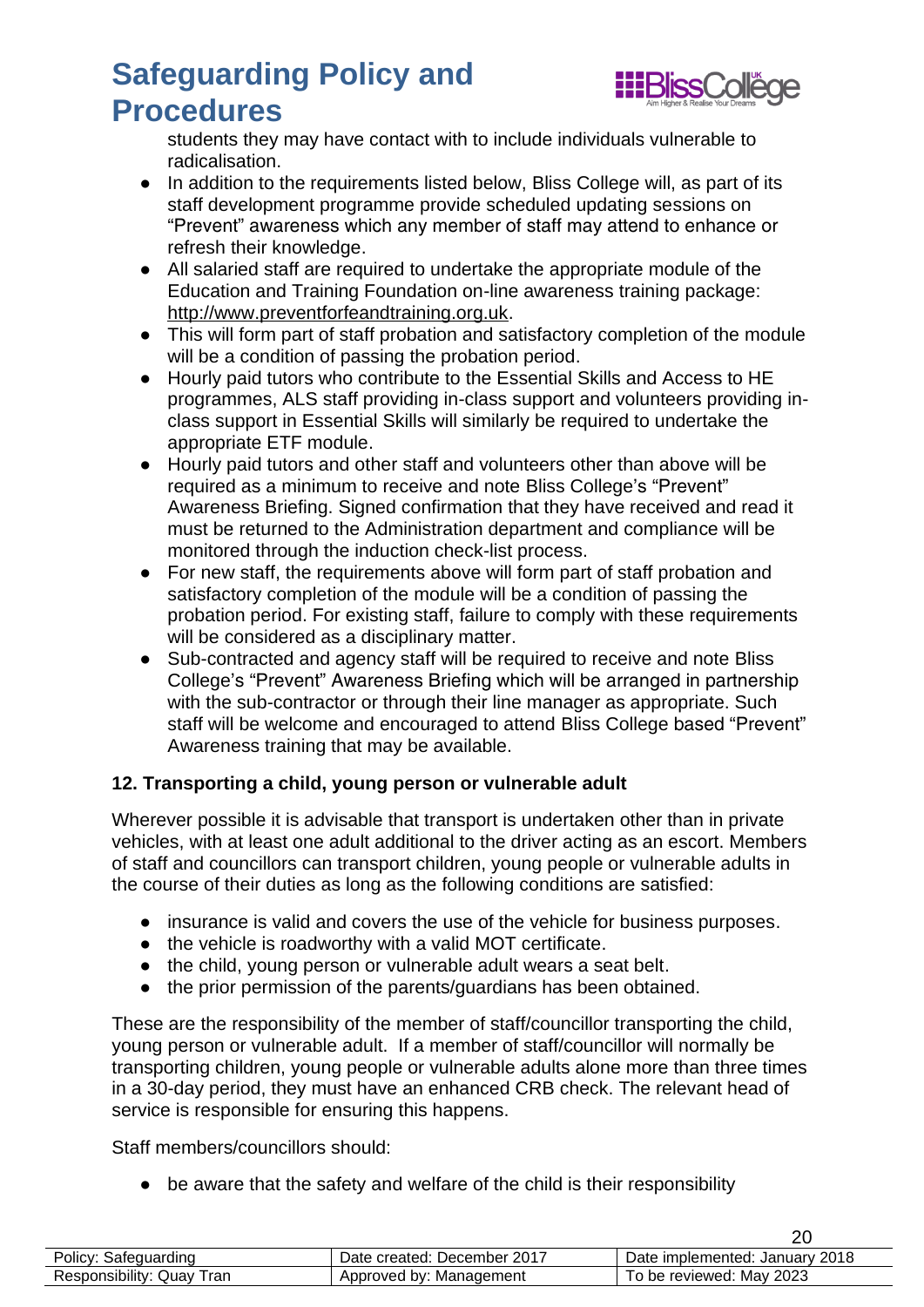

- report the nature of the journey, route and expected arrival time to their line manager or the relevant member of staff.
- accommodate any specific needs the child young person or vulnerable adult may have.

### **13. Disseminating/Reviewing policy and procedures**

This Safeguarding Adults Policy and Procedure will be clearly communicated to all staff, including senior managers, management committee members, trustees, paid staff, volunteers, tutors, mentors, students, suppliers, funders and anyone working on behalf of Bliss College. The Designated Named Person will be responsible for ensuring that this is done. The Safeguarding Adults Policy and Procedures will be reviewed annually by the Bliss College Management Committee. The Designated Named Person for Safeguarding Adults will be involved in this process and can recommend any changes. The Designated Named Person will also ensure that any changes are clearly communicated to staff, trustees and volunteers. It may be appropriate to involve service users in the review and service users and parents/carers need to be informed of any significant changes.

#### **14. Safeguarding Record Keeping**

Bliss College is committed to maintaining confidentiality wherever possible and information around Safeguarding Adults issues should be shared only with those who need to know. For further information, please see Bliss College's confidentiality policy. All allegations/concerns should be recorded in the Safeguarding reporting Sheet. The information should be factual and not based on opinions, record what the person tells you, what you have seen and witnesses if appropriate. The information that is recorded will be kept secure and will comply with data protection. This information will be secured in a locked filing cabinet in the organization. Access to this information will be restricted to the Designated Named Person.

The lead designated officer for the protection of vulnerable adults will retain the central record of all allegations and actions taken. This will include:

- The formal report on form VAPC see Appendix 7.
- Any notes, memoranda or correspondence dealing with the matter.
- Any other relevant material.

Copies of reports, notes etc. will be kept securely locked at all times, but will be shared in accordance with the General Data Protection Regulation 2018.

#### **15. Training**

All staff within Bliss College, including those engaged by contracted-out services, will undergo training so that they are fully aware of this policy and their responsibilities. Designated Safeguarding Officers will receive additional training so that they can effectively fulfil their responsibilities. Staff and volunteers involved in the direct supervision of children will receive appropriate safeguarding and child protection training, which is regularly updated, at least annually, to provide them with relevant skills and knowledge to safeguard children effectively.

| Policy: Safeguarding      | Date created: December 2017 | Date implemented: January 2018 |
|---------------------------|-----------------------------|--------------------------------|
| Responsibility: Quay Tran | Approved by: Management     | To be reviewed: May 2023       |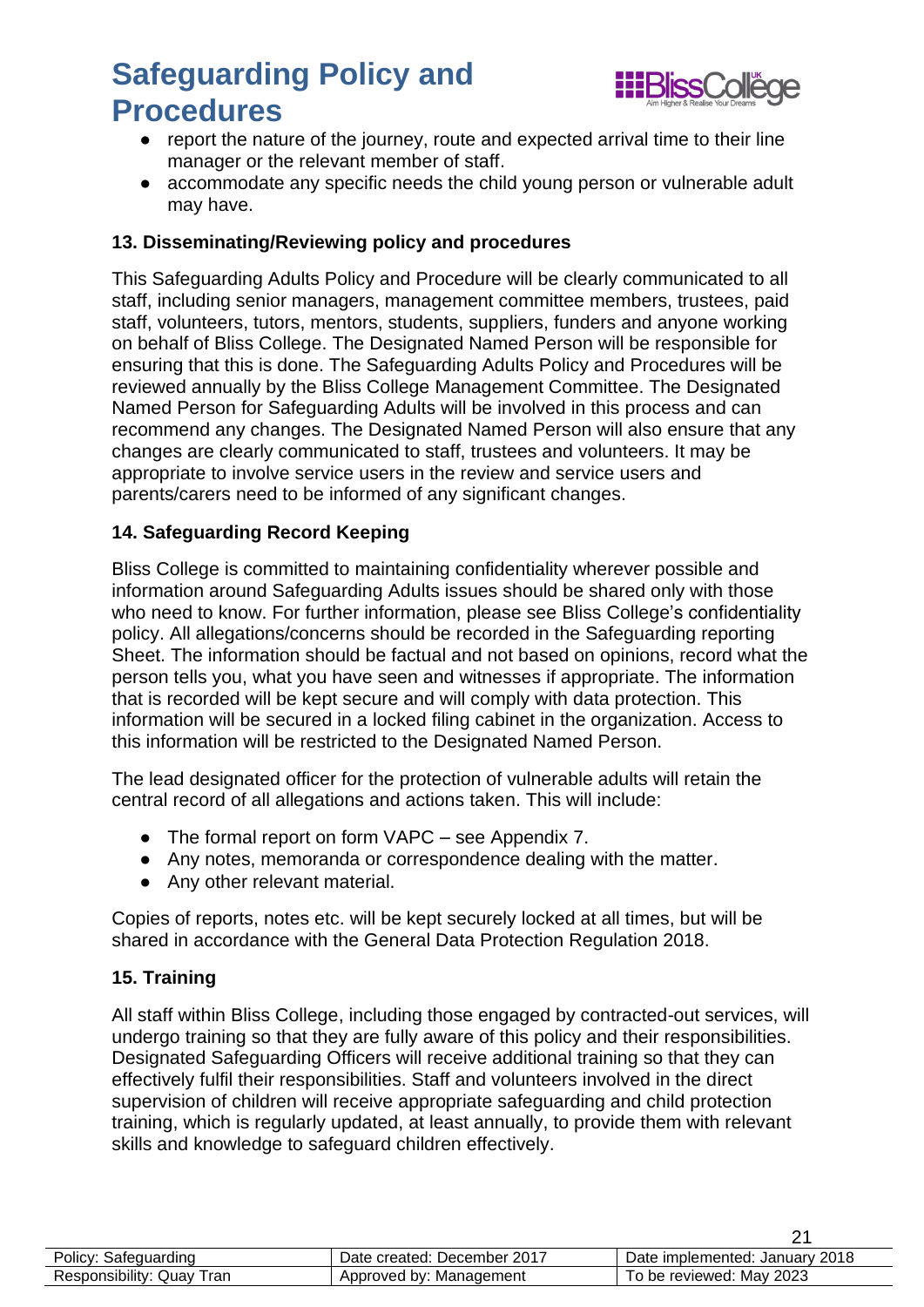

Bliss College has adopted a Protocol for staff development in "*Prevent*" awareness to ensure staff and volunteers are aware at a proportionate level of the risks of vulnerable individuals being radicalised

### **Mental Capacity Act (MCA)**

The Mental Capacity Act 2005 is a law that protects vulnerable people over the age of 16 around decision-making. The law makes it so that every adult, whatever their disability, has the right to make their own decisions wherever possible. We should always support a person to make their own decisions if they can. This might mean giving them information in a format that they can understand or explaining something in a different way. The main points in the act are:

- 1. To always assume the person is able to make the decision until you have proof they are not.
- 2. To try everything possible to support the person making the decision themselves.
- 3. To not assume the person does not have capacity to make a decision just because they make a decision that you think is unwise or wrong.
- 4. If you make a decision for someone who cannot make it themselves, the decision must always be in their best interests.
- 5. Any decisions, treatment or care for someone who lacks capacity must always follow the path that is the least restrictive of their basic rights and freedoms.

A person may have the capacity for some decisions but not others or they may not have the capacity now but may in the future. This means all capacity decisions should be regularly reviewed to make sure they still reflect the person's ability to make decisions.

|                           |                             | nr                             |
|---------------------------|-----------------------------|--------------------------------|
| Policy:<br>Safeguarding   | Date created: December 2017 | Date implemented: January 2018 |
| Responsibility: Quay Tran | Approved by: Management     | To be reviewed: May 2023       |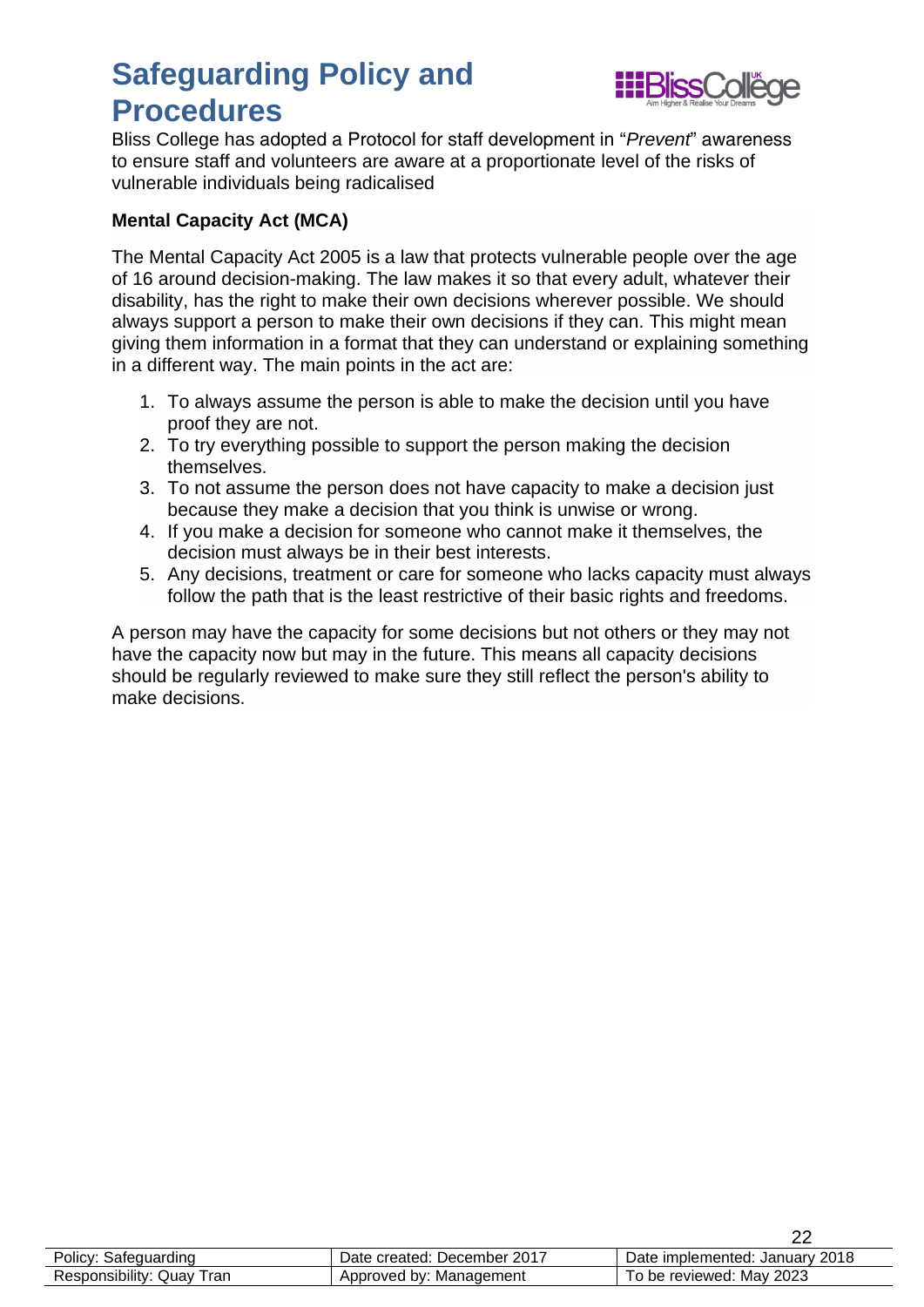

### 16. VULNERABLE ADULT PROTECTION CONCERN AND REPORT FORM (VAPC)

| <u>10. VOLIVERADLE ADOLT I ROTECTION CONCERN AND REL ORT FORM (VAL O)</u>            |                                                 |                      |  |                  |  |  |
|--------------------------------------------------------------------------------------|-------------------------------------------------|----------------------|--|------------------|--|--|
| Date of Report                                                                       |                                                 | Reported by          |  |                  |  |  |
| Name of Student                                                                      |                                                 |                      |  | Student Mobile # |  |  |
| Time of incident                                                                     |                                                 | Location of incident |  |                  |  |  |
| Report passed on to                                                                  |                                                 |                      |  | Date passed on   |  |  |
|                                                                                      | Details of incident (using students' own words) |                      |  |                  |  |  |
|                                                                                      |                                                 |                      |  |                  |  |  |
|                                                                                      |                                                 |                      |  |                  |  |  |
|                                                                                      |                                                 |                      |  |                  |  |  |
|                                                                                      |                                                 |                      |  |                  |  |  |
|                                                                                      |                                                 |                      |  |                  |  |  |
|                                                                                      |                                                 |                      |  |                  |  |  |
|                                                                                      |                                                 |                      |  |                  |  |  |
|                                                                                      |                                                 |                      |  |                  |  |  |
|                                                                                      |                                                 |                      |  |                  |  |  |
|                                                                                      |                                                 |                      |  |                  |  |  |
|                                                                                      |                                                 |                      |  |                  |  |  |
|                                                                                      |                                                 |                      |  |                  |  |  |
| Notes on student behaviour and appearance                                            |                                                 |                      |  |                  |  |  |
|                                                                                      |                                                 |                      |  |                  |  |  |
|                                                                                      |                                                 |                      |  |                  |  |  |
|                                                                                      |                                                 |                      |  |                  |  |  |
|                                                                                      |                                                 |                      |  |                  |  |  |
|                                                                                      |                                                 |                      |  |                  |  |  |
|                                                                                      |                                                 |                      |  |                  |  |  |
|                                                                                      |                                                 |                      |  |                  |  |  |
|                                                                                      |                                                 |                      |  |                  |  |  |
|                                                                                      |                                                 |                      |  |                  |  |  |
| Supportive action taken? If so, please describe this e.g., lengthy conversation with |                                                 |                      |  |                  |  |  |
| student                                                                              |                                                 |                      |  |                  |  |  |
|                                                                                      |                                                 |                      |  |                  |  |  |
|                                                                                      |                                                 |                      |  |                  |  |  |
|                                                                                      |                                                 |                      |  |                  |  |  |
|                                                                                      |                                                 |                      |  |                  |  |  |
|                                                                                      |                                                 |                      |  |                  |  |  |
|                                                                                      |                                                 |                      |  |                  |  |  |
|                                                                                      |                                                 |                      |  |                  |  |  |
|                                                                                      |                                                 |                      |  |                  |  |  |
|                                                                                      |                                                 |                      |  |                  |  |  |
| <b>Signed by Reporter</b>                                                            |                                                 |                      |  | Date             |  |  |
|                                                                                      |                                                 |                      |  |                  |  |  |
| <b>Signed by Person</b>                                                              |                                                 |                      |  | Date             |  |  |
| <b>Signed by Receiver</b>                                                            |                                                 |                      |  | Date             |  |  |
|                                                                                      |                                                 |                      |  |                  |  |  |

| Policy: Safeguarding      | Date created: December 2017 | Date implemented: January 2018 |
|---------------------------|-----------------------------|--------------------------------|
| Responsibility: Quay Tran | Approved by: Management     | To be reviewed: May 2023       |